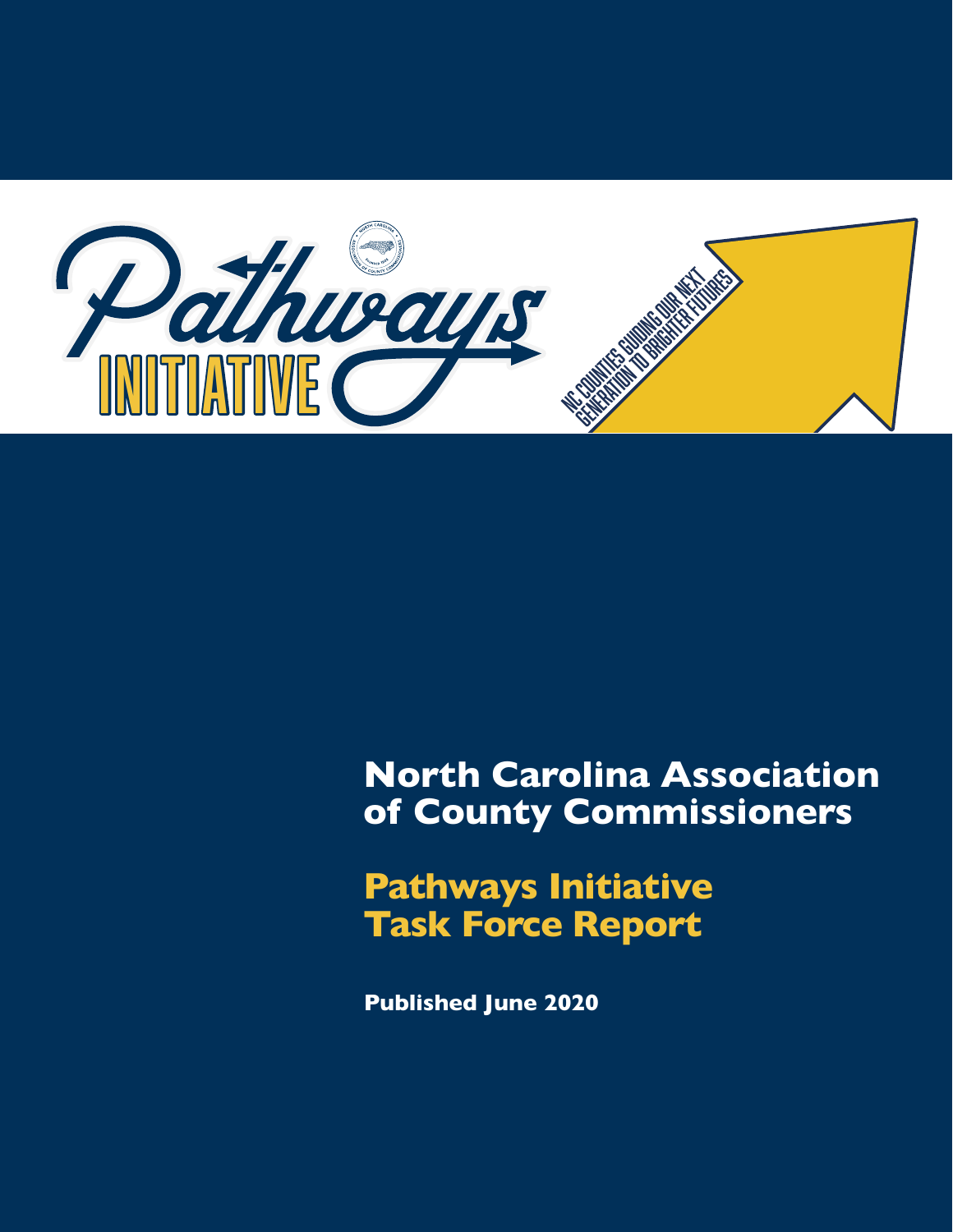



# rth Carolina Associa<mark>t</mark><br>County Commissione

# **Vision**

**Equipping counties to lead local youth toward a meaningful and sustainable future.**

# **Mission**

**The NCACC Pathways Task Force seeks to identify strategies for counties to help youth chart pathways to leading productive, healthy and happy lives in adulthood. The goal is to reduce the rate of North Carolina's disconnected youth – those not in school or working – by asking counties to commit to analyzing the issue at a local level and undertaking programs and initiatives that address the local need. The Task Force will produce a report to equip counties with resources and tools to reach their local youth through education and employment opportunities.** 

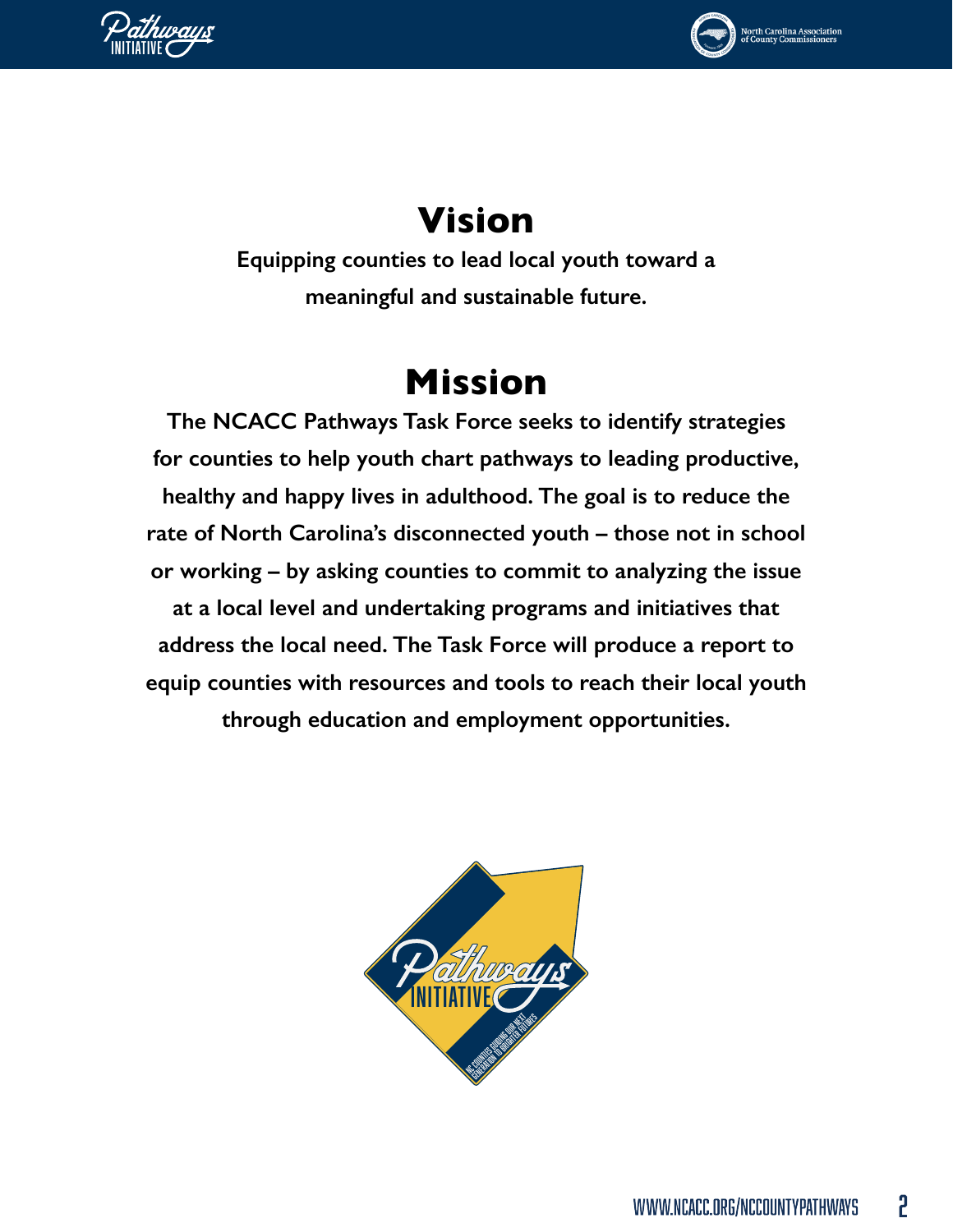



## **Foreword**

Last August, I launched my presidential initiative, Pathways, NC Counties Guiding Our Next Generation to Brighter Futures to promote youth engagement and help disconnected youth – young people ages 16-19 – find a path toward meaningful work or higher education. At the time, I never would have imagined that just seven months later, North Carolina counties would be grappling with a global pandemic, historic rates of unemployment, and untold economic losses.

Counties are facing unprecedented challenges in response to COVID-19, and related revenue losses and unemployment will continue to linger even as the virus case counts go down. For so many counties, COVID-19 exacerbates vulnerabilities that existed before the pandemic, especially for those who were already struggling to make ends meet and those disconnected from the community.

According to a survey by the Federal Reserve, unemployment related to COVID-19 is hitting lower income earners the hardest. The survey found that 36 million Americans filed for unemployment during March and April, and 39 percent of households making \$40,000 are affected by job loss. The Federal Reserve data suggests that disconnected youth, who lack the mobility and skills to secure employment in a quickly evolving job market, will face an even steeper climb in the post-COVID economy.

County Health Rankings reported in 2019 that North Carolina's average rate of disconnected youth was 9.65%, based on data collected between 2013 and 2017. Given the far reaching economic and social disruptions caused by COVID-19, youth disconnection is likely to grow. Now, more than ever, disconnected youth need a path forward.

This Pathways Task Force report outlines successful county-led efforts and factors that influence youth engagement. The report captures the work the Task Force conducted over the last several months to gain insight from subject matter experts and community stakeholders. It also includes a step by step action plan counties can use to promote youth engagement at the county, state, and federal levels.

I am grateful for all the work by the Pathways Task Force, and especially Co-Chairs, Karen Howard, Chatham County Commissioner and Mike LaBrose, Vice Chair of the Caldwell County Board of Commissioners. I also want to thank Laurel Edwards, NCACC Manager of Strategic Initiatives, who facilitated the Task Force's discovery process and made our report possible.

While the Pathways report was written before COVID-19 emerged, the findings remain relevant and are increasingly important today. Engaging our youth will help pave the way toward North Carolina's recovery while also ensuring we have an equipped workforce to reach our economic potential well into the future. I urge you to carefully review the NCACC Pathways Initiative Task Force Report and consider ways to incorporate the recommended action plan into your county's activities.

Sincerely,

**Kevin Austin NCACC President 2019-20 Yadkin County Board Chair**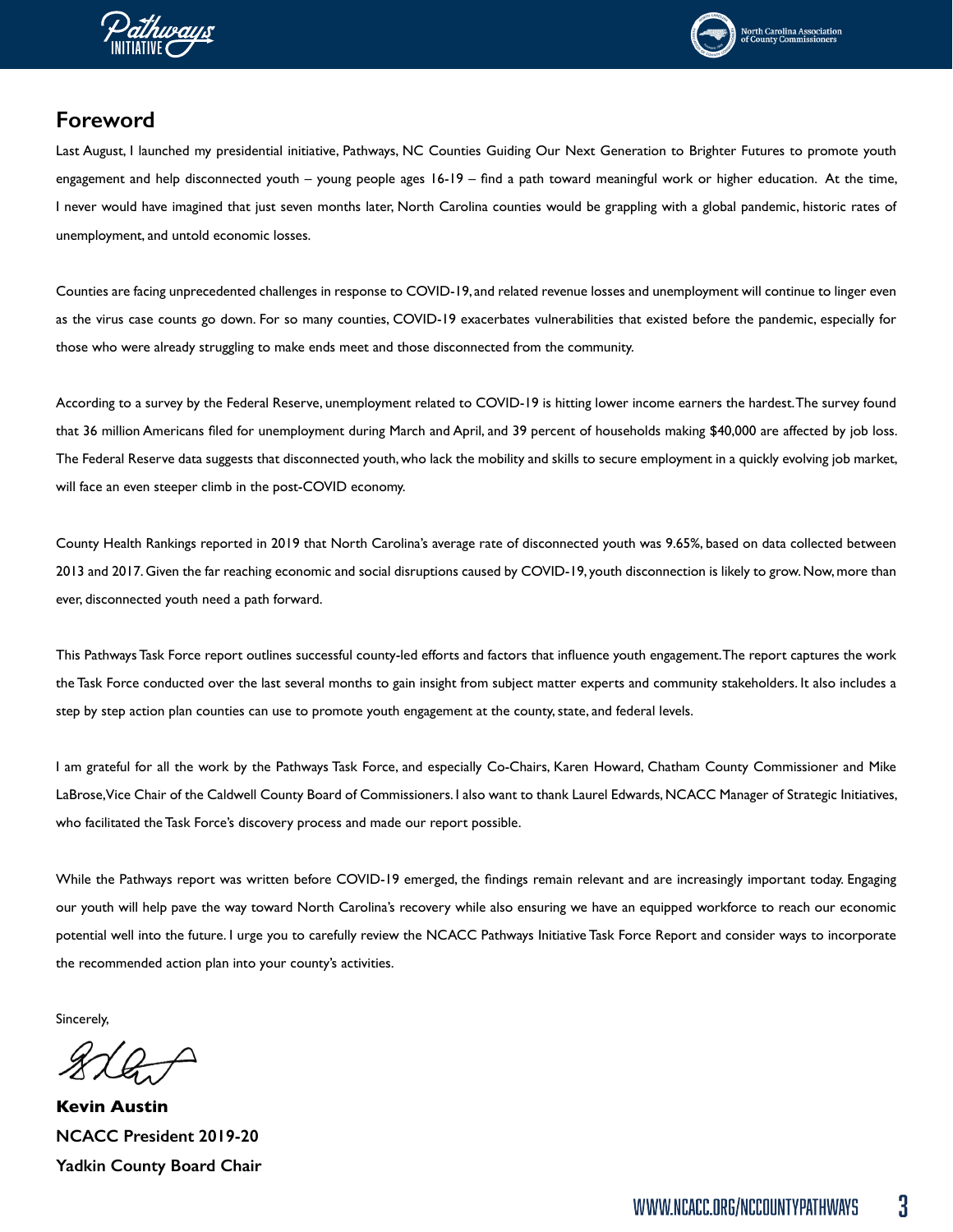



| <b>Executive Summary</b>                                  | 5               |
|-----------------------------------------------------------|-----------------|
| Key Messages and Call to Action                           | 6               |
| Methodology                                               | 7               |
| This is a Complex Issue, Solutions Must Be Locally Driven | 8               |
| <b>Recommended Approaches</b>                             | 9               |
| Partnerships are Paramount                                | $\overline{14}$ |
| Acknowledging External Factors / Policy Changes           | 16              |
| <b>Additional Resources</b>                               | $\overline{17}$ |
| <b>Next Steps</b>                                         | 18              |
| Appendix A - Action Plan for Key Asks                     | 9               |
| Appendix B - Stakeholder Meeting Check List               | 21              |
| Appendix C - Pathways Initiative Catalog of Resources     | 22              |
| <b>Notes and References</b>                               | 27              |

# **Task Force Members**

**Kevin Austin** NCACC President Yadkin County Commissioner

**Ronnie Smith** Martin County Commissioner NCACC President-Elect

**ET Mitchell**  Craven County Commissioner

**Rebecca McCall** Henderson County Commissioner

**Mark Jerrell** Mecklenburg County Commissioner

**Matt Calabria** Wake County Commissioner **Karen Howard** Chatham County Commissioner Task Force Co-Chair

**Amanda Edwards** Buncombe County Commissioner

**Fleming El-Amin** Forsyth County Commissioner

**Tony Hunt**  Hoke County Commissioner

**Jimmy Clayton** Person County Commissioner

**Sherry Lucas** Wilson County Commissioner **Mike LaBrose** Caldwell County Commissioner Task Force Co-Chair

**Gary Meiggs**  Camden County Commissioner

**Hank Henning** Guilford County Commissioner

**Linda Rouse Sutton** Lenoir County Commissioner

**Hope Haywood** Randolph County Commissioner

**Laurel Edwards** Initiative Staff Lead NCACC Manager of Strategic Initiatives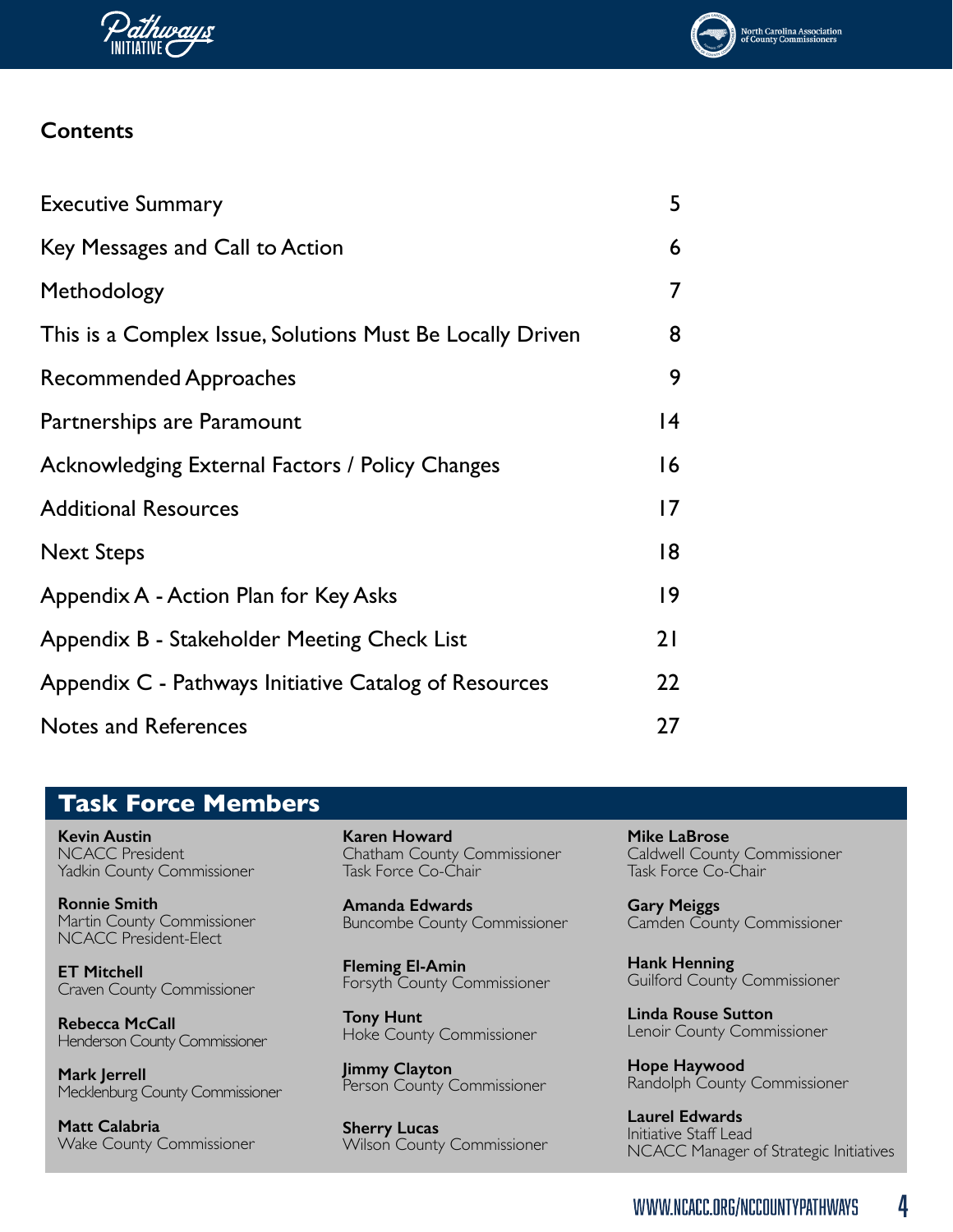<span id="page-4-0"></span>



## **Executive Summary**

Youth disconnection, defined as those ages 16-19 who are neither in school nor working, affects the social and economic fabric of the entire community1. When youth become disconnected by withdrawing from school or work, it disrupts their social and professional development. And, if they remain out of the workforce very long, they may never be able to recover their lost earning potential as adults. North Carolina's disconnected youth population is estimated to be 9.65%. From an economic perspective, North Carolina businesses often cite lack of qualified candidates as a major business concern. To reach our full economic potential, our youth need the right skills to thrive in a modern, evolving economy. Youth disconnection also leads to increased costs for counties in lost revenue and increased spending on social services and public safety. According to a recent report by Opportunity Nation - a coalition of non-profits focused on closing the opportunity gap in the U.S. - young adults who are not in school or working cost taxpayers \$93 billion annually and \$1.6 trillion over their lifetimes in lost revenues and increased social services.

NCACC President and Chair of the Yadkin County Board of Commissioners Kevin Austin committed his presidential year to addressing the issue of youth disconnection. President Austin appointed the Pathways Task Force, co-chaired by Chatham County Commissioner Karen Howard and Caldwell County Commissioner Mike LaBrose and comprised of 17 commissioners from across the state. The task force's focus was on gathering information and discussing successful programs that engage youth to help guide them on a path to career success. The task force met three times from November through February and this report highlights their work over the course of those months.

The NCACC Pathways Initiative seeks to reduce the rate of disconnected youth while closing the skills gap throughout North Carolina. Focusing on disconnected youth will help communities attract and retain local, homegrown talent. The initiative explores specific ways to help youth prepare for the modern workforce, including options for experiential learning, technical training, certification, and higher education in conjunction with the community college system. President Austin has coordinated the effort with myFutureNC, a statewide organization striving to enable 2 million North Carolinians to attain post-secondary degrees or certifications by 2030.

During task force meetings, the group sought to better understand the issue of disconnected youth and to begin to determine how counties can pull different levers to affect change. The task force worked closely with experts to identify several successful county-led efforts and factors that influence youth engagement. These findings are captured in the following report, which is designed to help counties reduce the rate of disconnected youth and raise awareness about the positive role counties can play in engaging youth. The report also includes examples of programs throughout the state that have shown promise in keeping youth engaged in their journey from education to career.

The intent is that counties will use this report as a starting point in identifying what they can do to help more youth find a pathway towards success.

The task force welcomed the opportunity to dive into an issue that is important for all counties across the state. In doing this work, the task force has been acutely aware that this issue is one that must be addressed in partnership with community leaders and in collaboration with the many stakeholders who are already doing great work in the community. The task force is committed to complementing that ongoing work and to collaborating with key leaders throughout this process. The task force wants this report to serve as a supporting document to augment existing efforts and to reiterate the progress and dedication of those who serve our youth.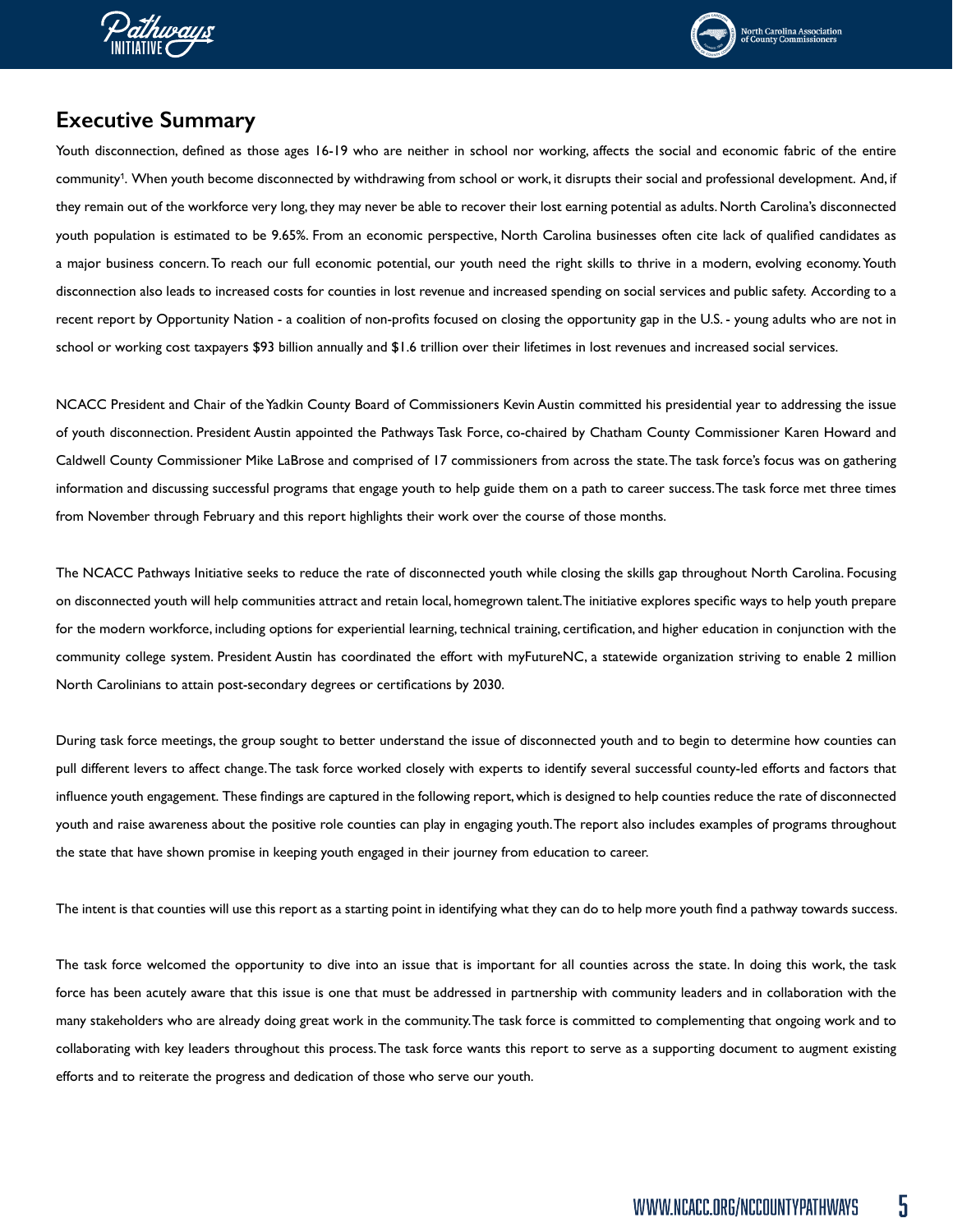<span id="page-5-0"></span>



# **Key Messages and Call to Action**

The task force is committed to acting on the recommendations in this report and calls on county commissioners from across the state to spring into action. Ensuring youth have access to pathways to build productive and meaningful lives has a lasting impact on the long-term well-being of our state and is an issue that cannot wait to be addressed. These recommendations are made with the hope that each county can put together an action plan and make a commitment to prioritize efforts that engage youth. It is up to each county to determine what levers to pull that make sense for their community. There are also a few recommendations that could have an impact on all counties and will require broad support.

#### **State and Federal Level Actions**

The North Carolina Association of County Commissioners (NCACC) supports efforts to strengthen county involvement to develop effective youth workforce strategies at the state and federal levels.

**Prioritize County Involvement:** As the Workforce Innovation and Opportunity Act (WIOA) is up for reauthorization, the NCACC recommends advocating for more involvement and coordination with local government as Congress considers reauthorization legislation. Currently, most WIOA funds are distributed through local workforce development boards. The Association would encourage including more opportunities for counties to access these funds or to make their involvement in workforce development plans a key component to funding.

Additionally, the North Carolina state action plan for WIOA funds distribution gathers local input through the local workforce development boards. NCACC encourages more collaboration between these local boards and county commissioners to strengthen programming focus and impact.

At the state level, there are many programs focused on youth workforce development strategies, including a focus on disconnected youth, that are run through local workforce development boards. NCACC supports more involvement of counties in how these funds are distributed.

#### *See Appendix A for action plan*

Counties should advocate for legislative changes as part of the NCACC legislative goals process. The NCACC membership decides the legislative priorities for NCACC and these priorities become the legislative goals for NCACC each biennium. Members can engage in this process by submitting goals that strengthen county involvement in state funds for programs that target youth. They can also create goals that would allow for more and flexible funding to counties to implement programs that target youth.

*See Appendix A for action plan*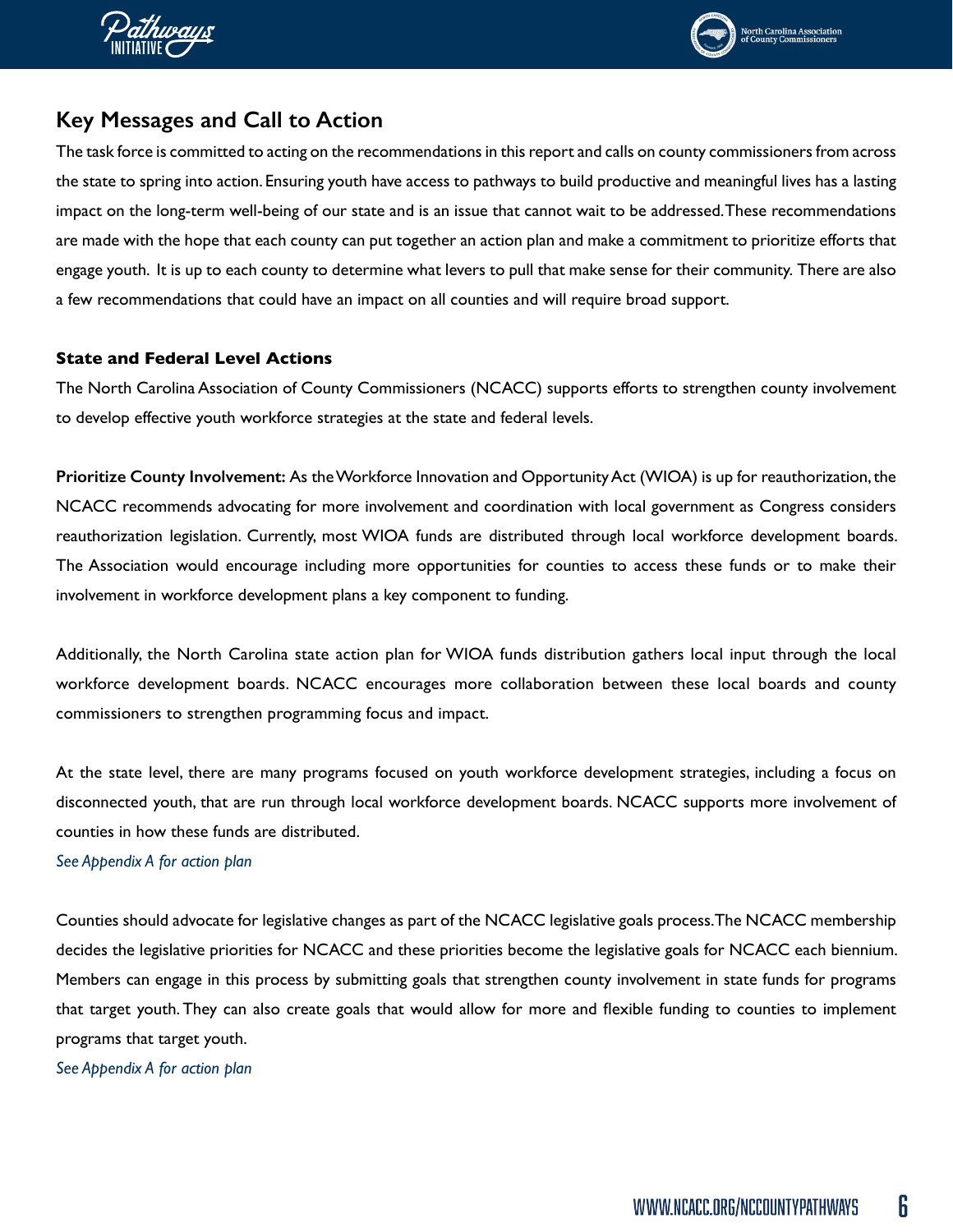<span id="page-6-0"></span>



#### **County Level Actions**

**Establish a Baseline:** Before a county can make meaningful progress on lowering the number of disconnected youth, there must first be a baseline for data, against which progress can be measured. This will require an environmental scan of what contributes to disconnection in a community and what programs are offered, missing, or inadequate. This information, to be gathered using available data from key stakeholders, should be measured against national standards and best practices so that counties can create an action plan that has measurable goals.

*See Appendix A for action plan and Appendix B for meeting checklist* 

**Collaborate with Key Stakeholders:** County commissioners can play a key role in bringing people together to discuss issues and contemplate solutions. Commissioners are encouraged to meet regularly with leaders from the school system, workforce development community, and local business to increase collaborations and partnerships to serve communities. Counties are encouraged to pass a resolution to hold a convening that brings together stakeholders to address this issue and designate a county commissioner to act as a convener and facilitator of this group.

*See Appendix A for action plan and Appendix D for sample resolution* 

**Promote Promising Programs:** County commissioners should help promote promising initiatives and programs that are serving their community. Counties showing support for programs helps expand and increase their impact and raises awareness of the services offered.

*See Appendix A for action plan*

**Pursue Innovative Funding and Approaches:** Counties as entities have opportunities to pursue funding, both state and federal, as well as private, to expand services in their counties. County commissioners should be open to innovative funding and approaches to programming that help expand services.

*See Appendix A for action plan*

### **Methodology**

The county commissioners appointed to the task force committed to having conversations with key community stakeholders to determine how different counties are addressing youth disconnection. They identified programs and initiatives and submitted them for review and discussion. When the task force met, they heard from subject matter experts and people responsible for program delivery.

The first task force meeting focused on data gathering. Commissioners heard from Paige Worsham, NCACC Associate General Counsel, who presented in-depth data on disconnected youth in North Carolina and how the numbers can be interpreted. They also heard from Rebecca Tippett, Ph.D., who serves as Director for Carolina Demography of UNC-Chapel Hill's Carolina Population Center. She presented on the "leaky pipeline" of education in North Carolina, explaining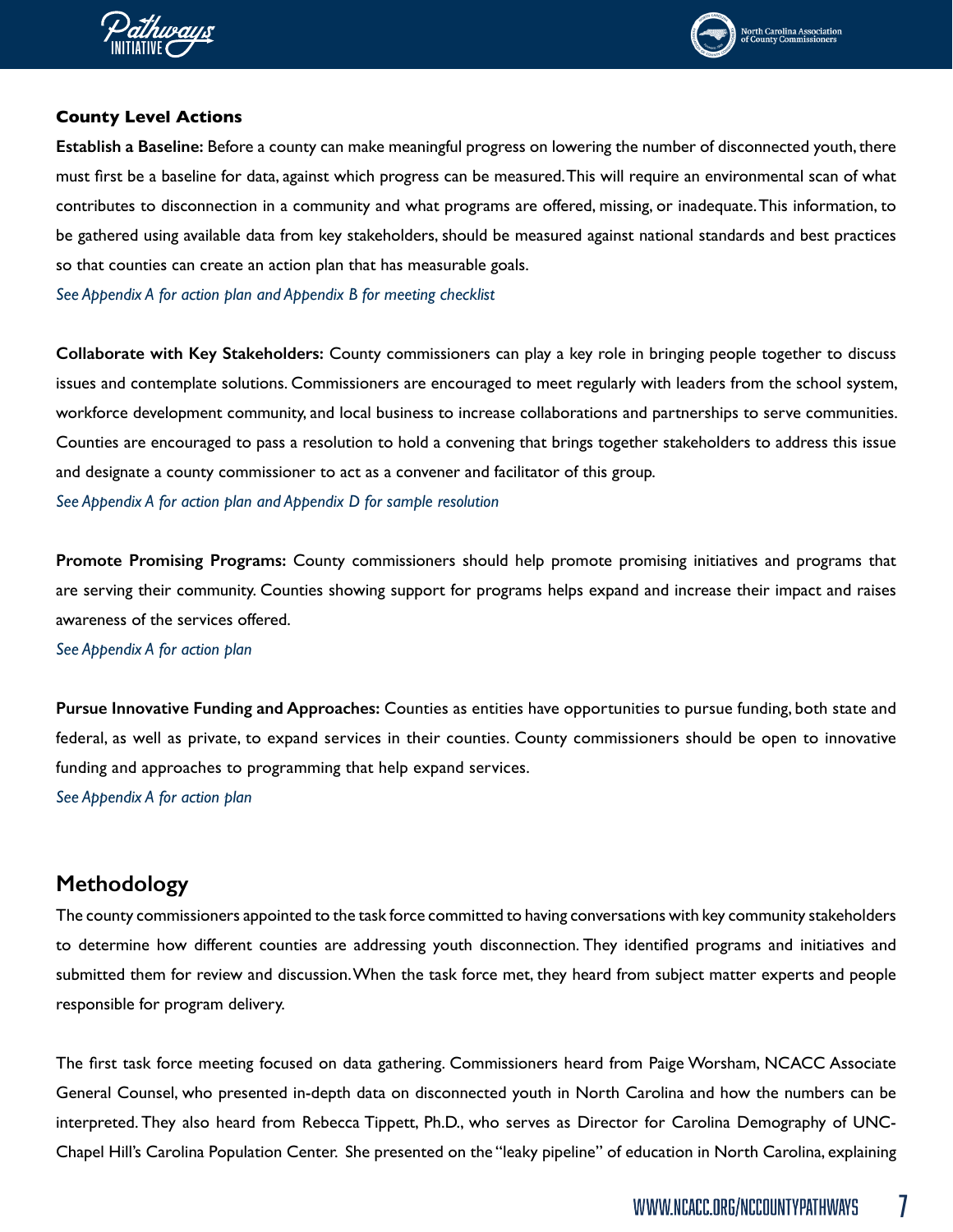<span id="page-7-0"></span>



how individuals leak out of the pipeline to post-secondary education or training at various transition points along the way. She stressed the importance of understanding key transition points and the opportunities for systems and communities to engage and improve overall outcomes.

The first meeting concluded with a panel of speakers from different sectors who are concerned with youth disconnection and the impact on their work—the speakers for this panel were Surry Community College President David Shockley, Vance County Schools Superintendent Anthony Jackson and Inmar Chief Executive Officer David Mounts.

In between meetings, task force members identified programs in their communities and elsewhere across the state that were working to engage youth. They also set up trilateral meetings with the superintendent of schools and community college presidents to build or strengthen those relationships and create opportunities for collaboration.

The second meeting of the task force allowed members to hear from students in the Winston-Salem/Forsyth County school system. The students shared their thoughts on the support they have found helpful as they navigate their high school experience. They also offered insight into how commissioners and schools can be supportive to students as they contemplate their futures.

In addition, the task force heard about two innovative programs in the state—K-64 in Catawba County led by Founder and Executive Director Mark Story, and Robert and Janice McNair Educational Foundation, led by Executive Director Monica Lee. The two directors shared information about their programs and how they could be replicated across the state. Mr. Story died just weeks after the task force heard his compelling report. K-64 shares on its website, "Mark Story was the passionate visionary behind K-64 who brought all the stakeholders to the table to open doors for students to achieve their educational and career goals. We tragically lost him in February 2020 but are committed to carry his vision forward with the same passion with which he paved the way." Catawba Valley Community College President Dr. Garrett Hinshaw currently serves as K-64's Interim Chief Executive Officer.

The task force then took all of the information they collected over the past several months and came up with several overarching themes. These themes have been outlined in this report and are the basis for the recommendations.

# **This is a Complex Issue, Solutions Must Be Locally Driven**

Addressing youth disconnection is a complex issue that will not be solved in a silo. There are underlying issues that drive the rate of disconnection, including intergenerational poverty, race, mental health, social stability, and many others. The task force recognizes that to holistically address the issue of disconnection, these larger issues must be taken into consideration when identifying solutions. The task force hopes that the broad principles and programs included in this report are a starting point for communities to take and then tailor to address their specific community, taking into consideration the unique challenges that exist within their communities. The task force recognizes the importance of identifying solutions that are relevant and specific to each community.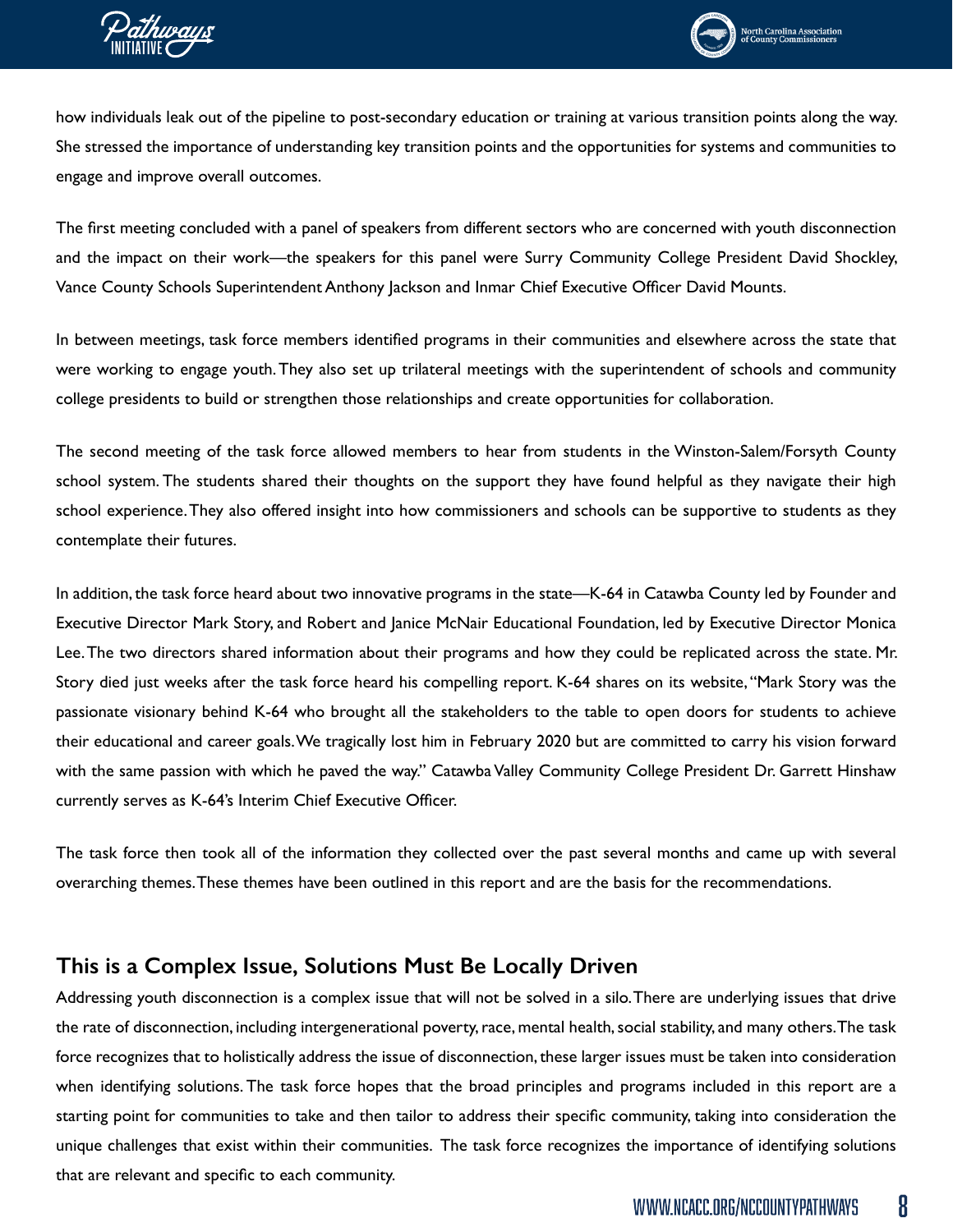<span id="page-8-0"></span>



# **Recommended Approaches**

There is no magic answer to ensuring that all youth remain engaged in their education and find meaningful work. The one thing that is universal is that progress can only be achieved through collaboration and coordination. Through this work, the task force has learned about innovative programs that have proven to move the ball forward. There are proven strategies that can improve the chances that youth stay connected and help reduce the rate of disconnection. The task force has outlined those strategies and included some examples of programs that are being deployed throughout the state. The task force identified programs in counties of varying sizes and demographics and believes that these highlight just some examples of what can work.

*See Appendix C for contact information for highlighted programs and approaches*

#### **I. Access to Support and Connectors**

Research affirms that when students have adult support, they experience increases in academic achievement, social competence, and civic engagement, regardless of race or family income. Yet, one in three young people reach the age of 19 without having a mentoring relationship of any kind. An at-risk student who has access to a positive mentoring relationship, formal or informal, is more likely to enroll in and graduate from college, hold a school leadership position, and regularly volunteer in their community, compared to those without a mentor2. Adult support, in the form of mentors, guidance counselors, social workers and psychologists and positive adult presence can help youth navigate their education journey and provide guidance as they determine their path into the workforce. It is recommended that youth have access to adult support early, often, and consistently. These adults can provide crucial counsel if youth encounter difficulties along their journey and can help connect them to resources to ensure they stay on the path to continue their education and explore opportunities for meaningful work.

A main benefit of adult support is their ability to make connections for youth that they otherwise may not seek out for themselves. Guidance counselors, college and career advisers, social workers and psychologists play a crucial role in helping students visualize what their post-secondary paths can look like. They can connect youth to opportunities that expose them to potential careers, guide them through the postsecondary application process, and help them understand how to maximize their high school journey to ensure they can access the pathway they would like to pursue after graduation.

#### **Highlighted Programs and Recommended Strategies:**

**• Robert and Janice McNair Educational Foundation (Rutherford County):** Rutherford County implemented a mentor program in all of their public middle and high schools. Rutherford County is a rural county of roughly 66,000 residents and has one of the highest disconnected youth rates in the state, at 15 percent. McNair Foundation works in collaboration with Rutherford County Schools to provide programs and activities that are designed to raise awareness, expand knowledge and prepare students for a postsecondary education in their desired career. Their mentor program is embedded into the Rutherford County School system and provides a mentor to every student who attends one of the three traditional middle schools and three high schools in the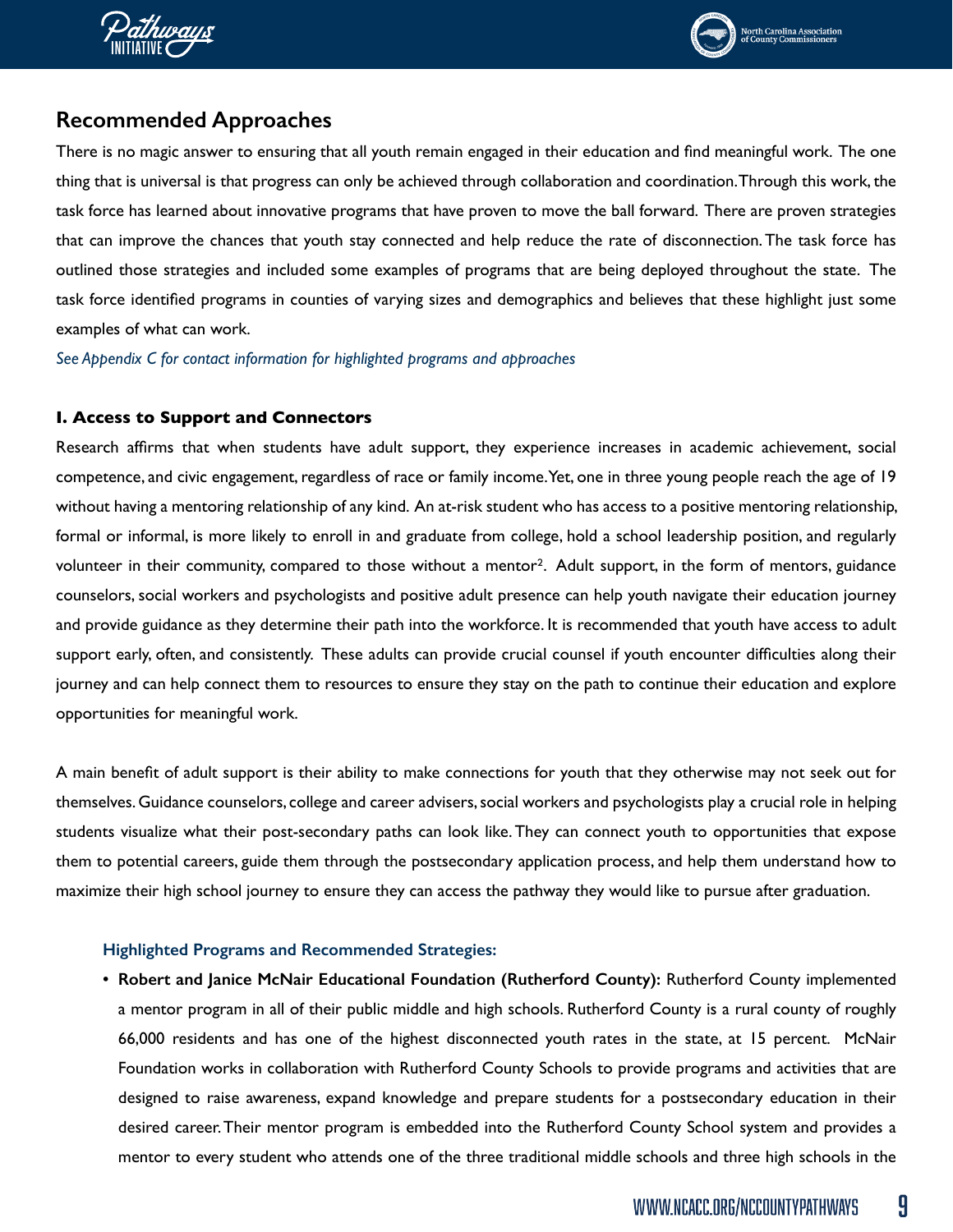



county, serving about 3,500 students. Volunteer mentors interact with about 15-18 students and commit to 1 ½ to 3 hours a month. Rutherford County schools have one of the lowest drop-out rates in history at four percent and the graduation rate is 80 percent. Eighty-six percent of Rutherford seniors meet the UNC System admissions requirements and Rutherford's graduates are above the national average for college enrollment for low income, rural schools. Fiscally, the mentor program is a fairly inexpensive program to operate. Funding would be needed to cover one non-certified staff member (approximately \$50,000) and training, basic supplies and materials, and appreciation events (\$10,000 – \$15,000) for the program. This program is privately funded in Rutherford County.

- **• North Carolina State University College Advising Corps**: NC State University College Advising Corps (NC State CAC) launched in 2014-2015 as the result of a generous gift from the John M. Belk Endowment, which aimed to expand the College Advising Corps in North Carolina. The inaugural cohort of advisers consisted of nine recent NC State graduates serving in nine rural high schools across North Carolina. Now in its sixth year, the NC State CAC has 21 advisers serving in 21 high schools across 11 counties. The College Advisers are placed in high need schools and assist low-income, first-generation college, and underrepresented students from rural North Carolina to help them navigate the process of finding colleges that are the best academic, financial, and personal fit for them.
- **• Career Advisers in High Schools:** Many counties have placed career advisers in the public high schools to help students understand their options for gaining meaningful work after graduation. These advisers can help augment guidance counseling services and have an unique understanding of different career paths and available training programs that are outside of the traditional college pathway.
- **• Expanded resources for guidance counselors, social workers, psychologists:** All students meet with their guidance counselors in some capacity over the course of their time in high school. Guidance counselors can help students determine the best pathway for the future and can connect students to resources to achieve their goals. It is important to ensure there are enough guidance counselors to meet our students' needs and that the guidance counselors have the training and resources available to connect students to the pathway that is in their best interest.

#### **II. Access to Information and Experiences**

There has been a long-standing acceptance that the best path to education and career success is to graduate high school, enroll in college and complete a four-year degree. However, the barriers of entry into this model have increased. The narrative around how to achieve success post high-school is starting to and should continue to shift. Some of the most prominent research comes from Georgetown University's Center on Education and the Workforce (CEW) and the Lumina Foundation. CEW predicts that within two years, 67 percent of jobs in North Carolina will require education and training beyond high school, while Lumina estimates that 60 percent of people in the state will require postsecondary education, which includes high-quality credentials and/or degrees, to secure employment. Many of these jobs will be in the manufacturing and STEM sectors, often requiring technical skills and trades training.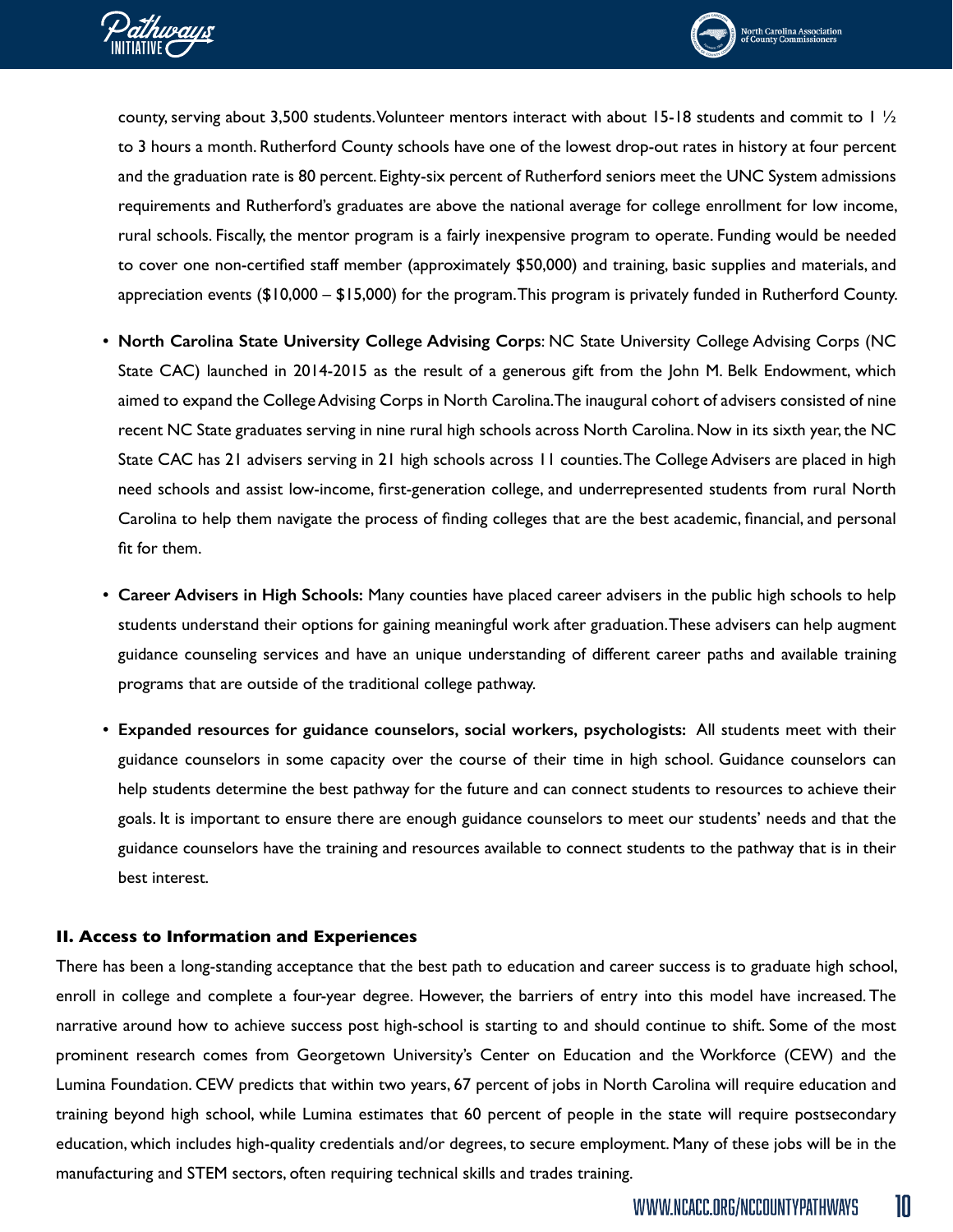



The task force recognized the importance of educating youth about the many possibilities that exist outside of the traditional narrative. It is important to intentionally and deliberately bring forth opportunities for youth to explore that allows them to fully understand the possibilities for their futures. Youth may not know where to access this information or how to pursue opportunities that sound interesting to them. Leaders need to bring the information to the students and reinforce them through opportunities and experiences including access to onsite tours, apprenticeships, career fairs, and professionals who can tell students how to pursue a career in their field. Even more effective is when students can learn skills onsite at their learning institution as that removes barriers of entry for those who may not be able to pursue training opportunities once they leave the school campus, which also helps address the aforementioned transportation issue.

#### **Highlighted Programs and Recommended Strategies:**

- **• Dream It. Do It:** Dream It. Do It. is an initiative led by the Piedmont Triad Workforce Development Board and is available across a seven county area which includes Caswell, Davie, Forsyth, Rockingham, Stokes, Surry, and Yadkin. It works to change the perception of the manufacturing industry and inspire next-generation workers to pursue manufacturing careers. The initiative offers local manufacturers, schools, community-based organizations and other stakeholders the opportunity to partner with a respected national platform to promote manufacturing as a top tier career choice in the United States. Dream It. Do It. promotes manufacturing to three distinct target audiences: students, parents and educators. Dream It. Do It. has been implemented by the Piedmont Triad Regional Workforce Development Board in North Carolina. Their most successful program, Manufacturing Day, served 1,000 participants in 2018 at more than 25 employer sites, giving young people an opportunity to understand the available careers in manufacturing.
- **• K-64 (Catawba County):** K-64 is a partnership between government, businesses and the community and aims to increase student and employer engagement in educational programs to help more students realize a path into meaningful careers. K-64 is a new approach to talent development designed to positively position communities in a competitive market. The initiative was chartered as part of the Catawba County Commissioners' Strategic Plan to proactively drive the local economic and population growth in Catawba County in response to a decline in the working-age population and the lack of a skills-ready workforce. It connects students and employers throughout educational curriculum to help shape future careers and meet workforce demands. The initiative provides every student with a computer device, character education for students, and collaboration with community-based employers. It started in 2016 and is governed by a Board of Directors and has full-time staff to oversee and implement the strategic plan. The initiative leverages tax dollars, private contributions and grant funds to support program expansion and sustainability. The Catawba County Board of Commissioners provided seed funding and continues to financially support the program. Since its inception, K-64 has raised more than \$6 million, placed 16,000 devices in the hands of K-12 students, invested more than \$300,000 in teacher training, and driven overall enrollment at Catawba Valley Community College to a three percent increase.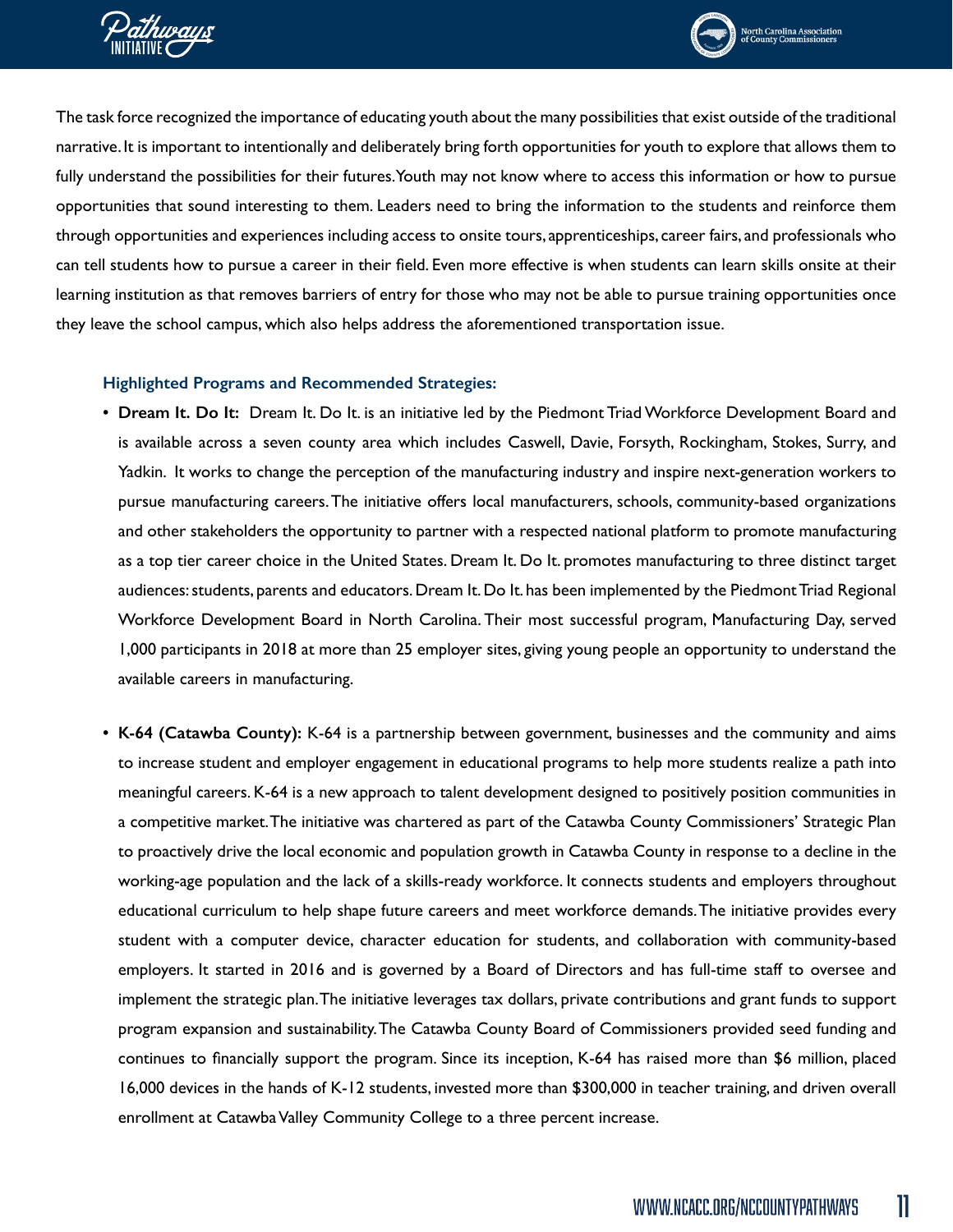



- **• Strategic Twin-Counties Education Partnership (Edgecombe and Nash Counties):** STEP's mission is to improve educational opportunities for pre-K to post-secondary students in Edgecombe and Nash Counties by facilitating collaboration by all groups involved and interested in public education. Their goal is to ensure that young people in Edgecombe and Nash Counties are exposed to and fully prepared for the 21st century jobs that the region offers. One of their popular programs is "Lunch with an Engineer," where engineers from local companies meet with students at their schools during lunch to talk about their jobs and how interested students can gain the certification and education needed to pursue a career in this field.
- **• Early College at High School:** North Carolina's early college high schools have been among the state's most successful schools, with high graduation rates and school test scores. Early colleges are small public high schools that offer students a chance to graduate with a diploma and tuition-free college credit. The schools are a partnership between school districts and local colleges, often community colleges. Each graduating class of North Carolina early college students could bring an estimated \$92 million in increased lifetime benefits to society, such as through increased tax payments and reduced incarceration costs, according to Julie Edmunds, Program Director for Secondary School Reform for the SERVE Center at the University of North Carolina at Greensboro<sup>3</sup>.
- **• Senate Bill 391:** In 2019, the legislature passed and the Governor signed into law a bill that allows 16 and 17 year olds who are enrolled in school to participate in apprenticeships or internships that had previously been inaccessible due to their designation as "detrimental to the health and well-being of the youth" by the Commissioner of Labor. Under proper supervision at the worksite and permission and coordination through the school, youth now have more opportunities to explore careers in the technical sectors. Employers and school systems can now implement the Student Internship Written Agreement through the Department of Labor to take advantage of this program. Surry County is among the first counties to implement this and has two students participating under this new program.

#### **III. Access to Diversity of Programming**

Today's youth face a variety of challenges that can disrupt their education journeys and put them at risk for failing to complete their secondary schooling or pursuing meaningful post-secondary opportunities. Community leaders should look for ways to keep youth engaged in their education when the traditional on-campus experience is not a viable option. There are many alternative options for students to continue their high school education that are outside of the traditional school day. The task force encourages communities to look at some successful models and determine how they might implement similar programs to help reduce the dropout rate and better support their students.

#### **Highlighted Programs and Recommended Strategies:**

**• F.A.C.E (Forsyth County):** The Forsyth Academy of Continuing Education is an evening high school opportunity for students who may otherwise not be able to access or continue a traditional secondary school environment. This program allows for students to take classes in the evening at the career center and is a more individualized and focused program to help students earn their diploma.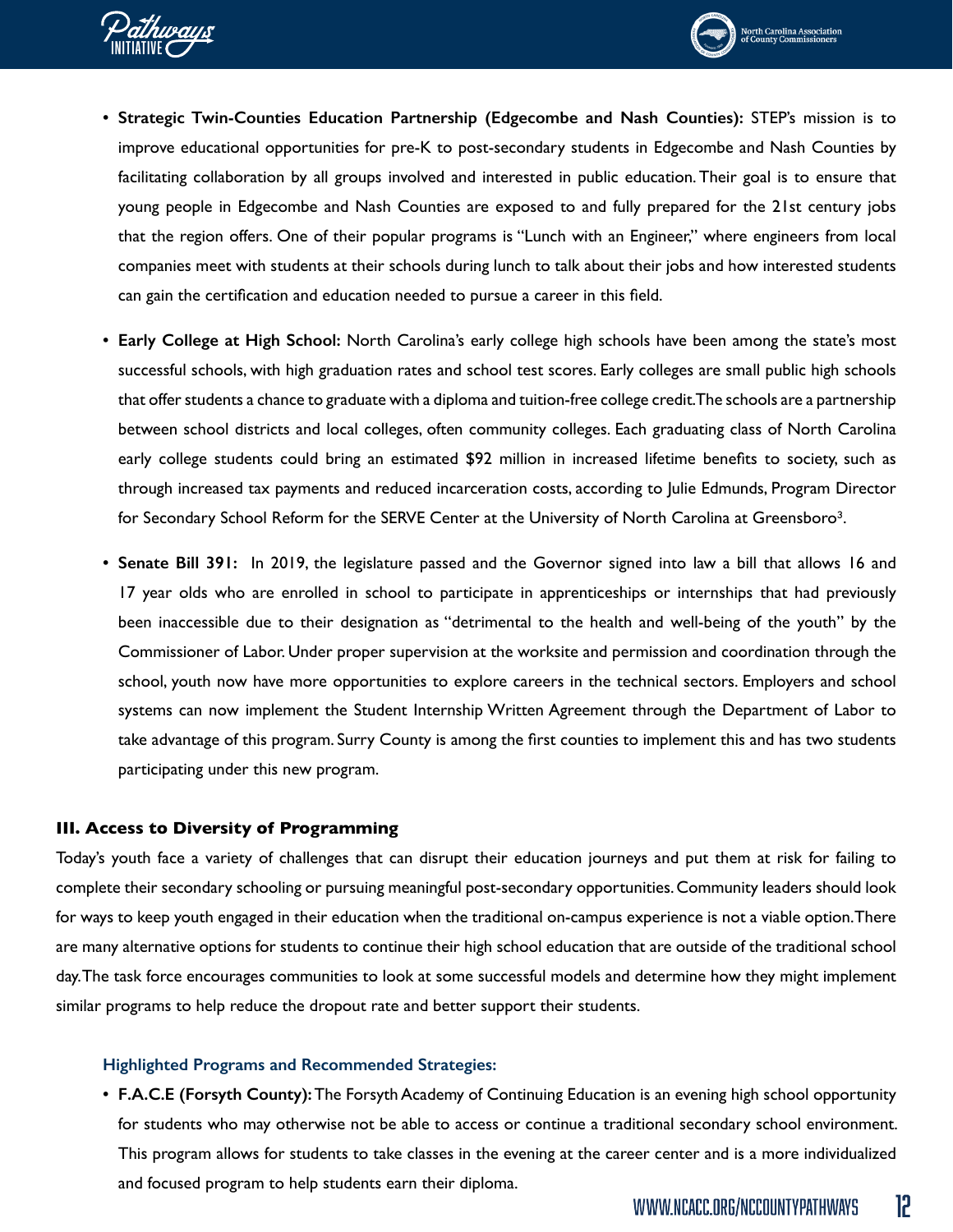



- **• Early college/dual enrollment opportunities:** Many counties offer early college or dual enrollment programs that help students pursue both a high school diploma and a two year college degree. Creative scheduling for the high school courses helps ensure that they are receiving the basic academic work required for diploma attainment while also pursuing a higher education credential. These students often spend minimal time in the traditional school campus and become more familiar with the structure of a college campus at a younger age.
- **• Online high school and other high school equivalent programs:** Some counties have experimented with offering high school classes online for students who may face barriers to succeeding in a traditional high school program. These programs allow for students to continue their education in a space that is more conducive to individual learning styles and can eliminate some of the environmental factors that contribute to a student discontinuing their education.

#### **IV. Access to Funding**

Funding will always be a challenge for counties and other institutions as they have to make decisions on where to spend limited resources. There are many resources outside of county dollars that can be harnessed to help implement innovative programs for youth. One challenge with these other dollars are the barriers and restrictions that are tied to them. Communities benefit from maximum flexibility with resources so that they can use dollars to best address the issues in their community in a very intentional way. Being able to be flexible with these funds will allow them to access maximum dollars and implement programs with fewer restrictions. When state, federal or private funding is being contemplated, local voices should be included in determining what the requirements for these dollars are so that counties can access the money with minimum restriction. This allows counties to better respond to their community needs.

#### **Highlighted Programs and Recommended Strategies:**

- **• WIOA:** On July 22, 2014, Congress passed the Workforce Innovation and Opportunity Act (WIOA), which is the primary authority for federal workforce programs. WIOA is the first legislative reform of the public workforce system in 15 years and places a greater emphasis on the disconnected youth population. WIOA required each state to submit a four-year strategy for its workforce development system. According to North Carolina's plan, Local Youth Committees are responsible for developing portions of the local plan related to eligible youth and making recommendations to the local workforce board regarding youth service providers. As part of their local plan, each local area will develop written criteria to identify effective youth activities and providers. In North Carolina, 23 local boards, many of which are housed within regional councils of governments (COGs), are responsible for developing local plans for the use of WIOA funds; oversight of the local service delivery system; and coordinating activities with economic development entities and employers in their local areas.
- **• Finish Line Grants:** On July 12, 2018, Governor Roy Cooper announced the Finish Line Grants program to help community college students complete their training when facing unforeseen challenges. Grants were available for the 2018-2019 and 2019-2020 school years. Partnerships – each involving a community college and a workforce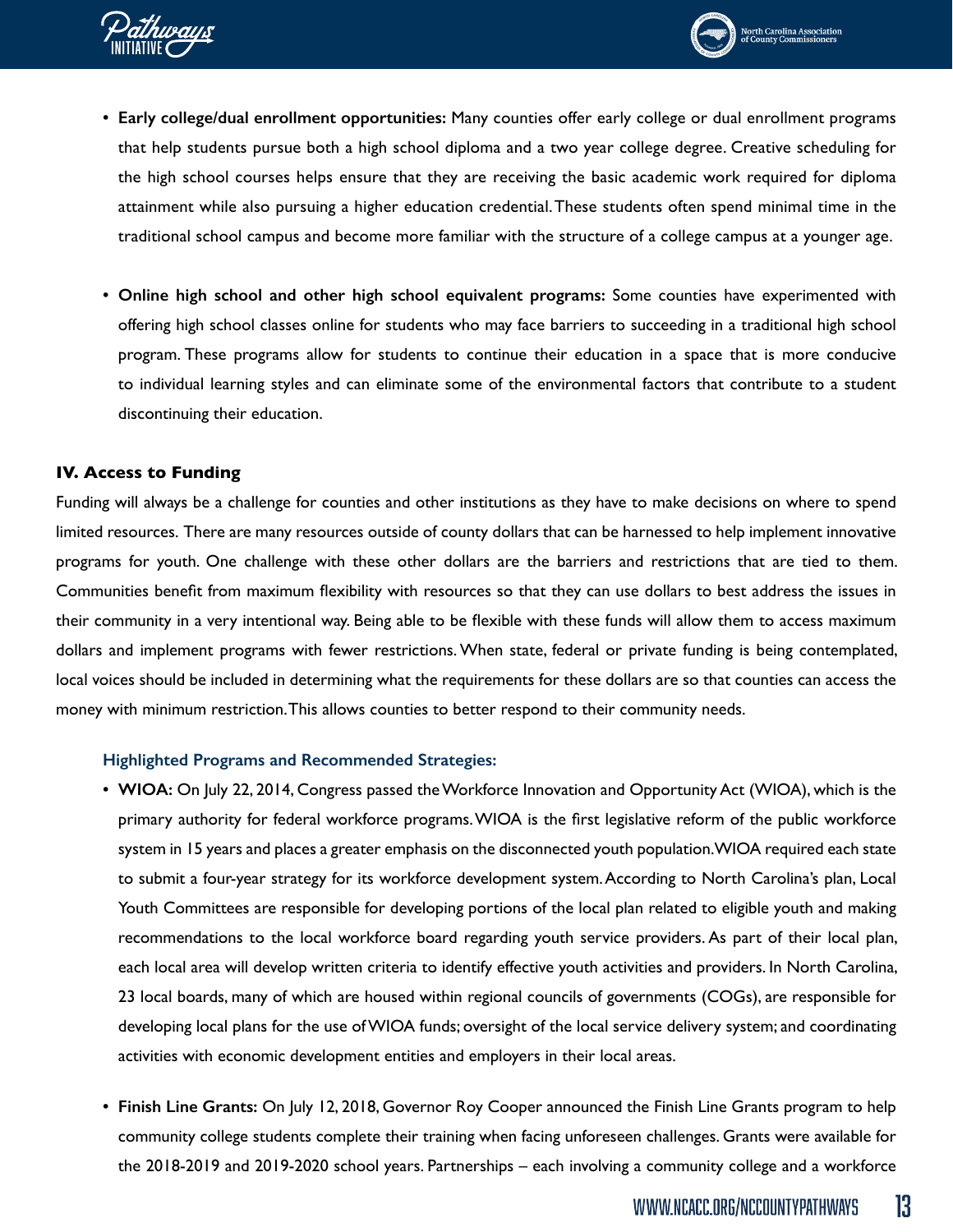<span id="page-13-0"></span>



development board – collaborate to apply for funding and establish a joint process for reviewing funding requests from students who have completed 50 percent of their degree or credential (including their current enrollment).

- **• Collaboration with Workforce Development Boards:** Workforce development boards often are the entities that can apply for and distribute innovative funds made available through state and federal initiatives. Counties and workforce developments boards can collaborate to ensure that applications for funding are developed to address youth disconnection and that any funds the workforce boards control can be disbursed with maximum flexibility. Many workforce development boards have funds for at-risk youth programs and can be leveraged to help disconnected youth.
- **• Local Partnerships with Businesses:** The business community needs a skilled workforce to meet their goals and are important stakeholders in every county. Local businesses can sponsor training programs, offset costs for students to earn certifications and can bring other innovative approaches to the table to help develop the talent pipeline.
- **• Pursue Innovative Funding:** Counties often face difficult decisions around funding and must balance their budget against the many priorities that are presented to them. More often than not, counties cannot fund all of the programs presented to them. In these cases, there is always opportunity for counties to look to innovative funding for programs that cannot be funded through the county. Counties can leverage relationships with local community foundations, grant making organizations, community action agencies and other funding groups to help implement or expand programs that are serving youth to ensure they stay connected and are being trained to join the workforce. State and national organizations like United Way, United Fund and Community Service Block Grants are great opportunities for counties to pursue to determine if there are ways to partner to expand services to youth.

### **Partnerships are Paramount**

County commissioners are uniquely aware of the importance of partnerships when addressing community needs. This is all the more important when addressing the issue of disconnected youth. Youth need adult leaders to work collaboratively with local government, school systems, community organizations, and the business community to be the most effective in ensuring they have access to pathways from education into higher education and meaningful careers. Each sector brings a unique ability to help the youth and when they are all rowing in the same direction, transformational pipelines of information and opportunity can emerge. Through this work, the task force wants to highlight the importance of partnership, open dialogue and collaboration with those in the community who can bring something to the table to help our youth. *See Appendix B for key stakeholders meeting checklist*

**School system leaders:** Community College Presidents, School Superintendents, School Board members: Counties and school systems are intimately connected and can benefit from coming together on a regular basis to connect on issues facing the community and how they can work together. Rowan County has seen transformational change by sitting down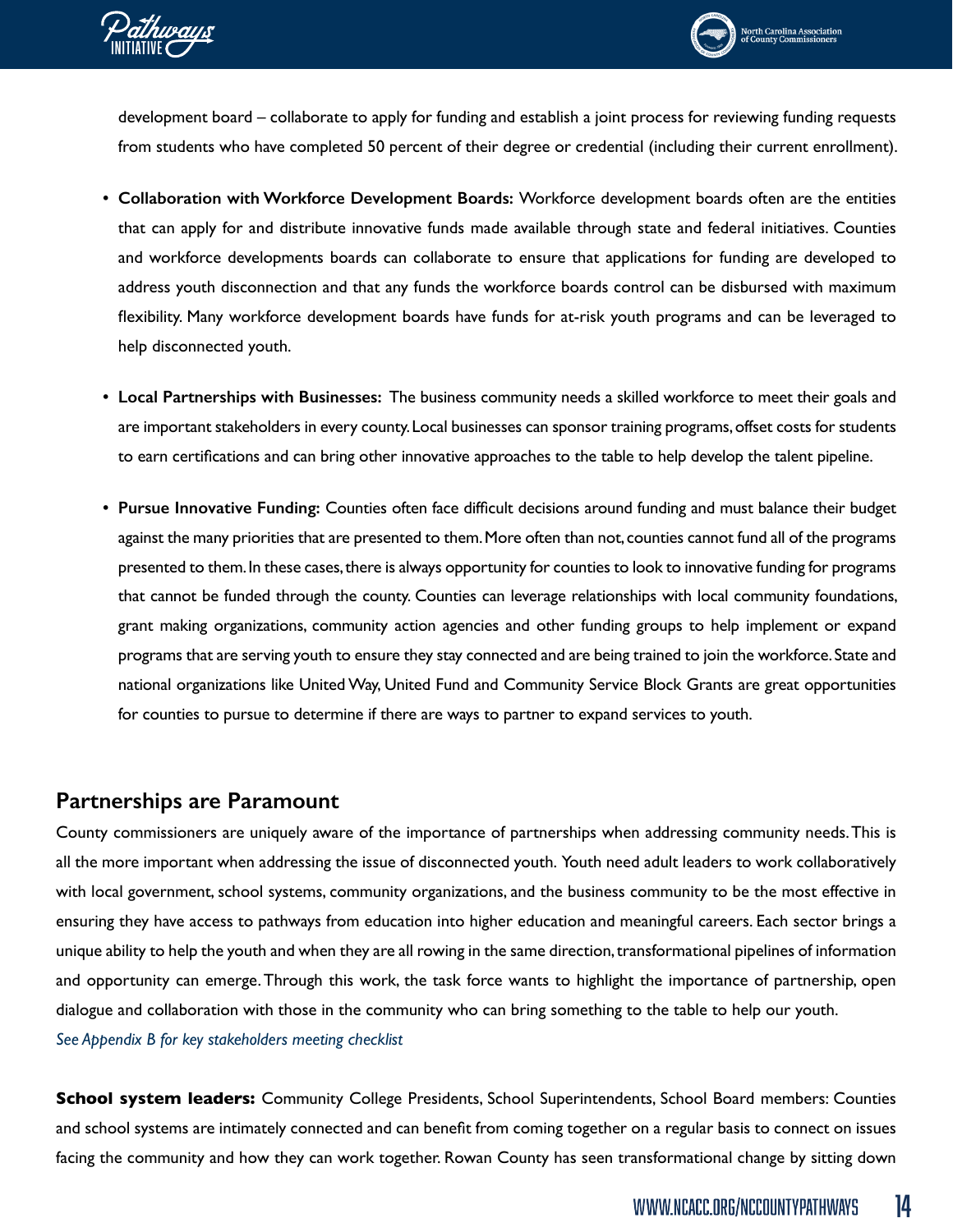



together regularly and have named their initiative the Rowan Educational Collaborative, which aims to create an agile talent framework that promotes prosperity for businesses and residents. Their collaborative also includes the Economic Development Commission President. In counties where there are other higher education institutions like private colleges, those leaders should be included in these strategic meetings.

**Local business leaders:** The school system is a talent pipeline for the workforce and the workforce is crucial to creating a thriving community. Business leaders need to be engaged to ensure that everyone is working together, workforce needs are met, and that employers are able to recruit and maintain local talent and are incentivized to continue to invest in the community. This takes collaboration from all parties and creating strong links between business leaders and the talent pipeline in schools, especially high school and community colleges. Local businesses can get involved early on in the education process by seeking out opportunities to highlight their work and the available opportunities to students as they begin to think about their futures.

Counties can strengthen their relationship with the business community through their local chambers of commerce and should take steps to establish and grow these relationships. Multilateral relationships can bring meaningful programs and impact to a community.

Davie County has initiated the Ignite Davie program, a college promise program formed out of a partnership between Davie County, Davie County Economic Development, Davie County Chamber of Commerce and the Davie Community Foundation. This program provides college access through tuition assistance for high school graduates.

**Pioneers and straight talkers:** Every community has business leaders who are invested in their communities. These leaders are an important part of transformational change as they have ideas and resources, and are able to take risks that are outside the scope of local government. Harnessing the power of the business community and finding leaders who are willing to approach this issue in collaboration with other community leaders can bring innovation and transformation. It is also important to find partners in the community who can break down communication barriers and can spark frank and open dialogue in service of creating change. County commissioners and school leaders may not always be in the position to facilitate these types of discussions, but there is a leader in every community who has those skillsets and is a trusted member of the community who can create space for effective communication and collaboration. These conversations should be facilitated in a safe and trusted environment and their impact can allow for accelerated change.

**Justice and Public Safety:** Youth who are involved in the criminal justice system or have regular interactions with justice and public safety officials are disproportionately more likely to end up disconnected. Officials working in the justice and public safety system, including school resource officers, sheriffs and their staff, and county jail personnel, likely have a unique insight into the youth they interact with, the challenges they face, and the resources they could use that would help minimize the youth's contact with these officials. Counties should tap into this knowledge resource and should involve them as programs are being discussed so that they can provide a different perspective on the impact programs can have on higher risk youth.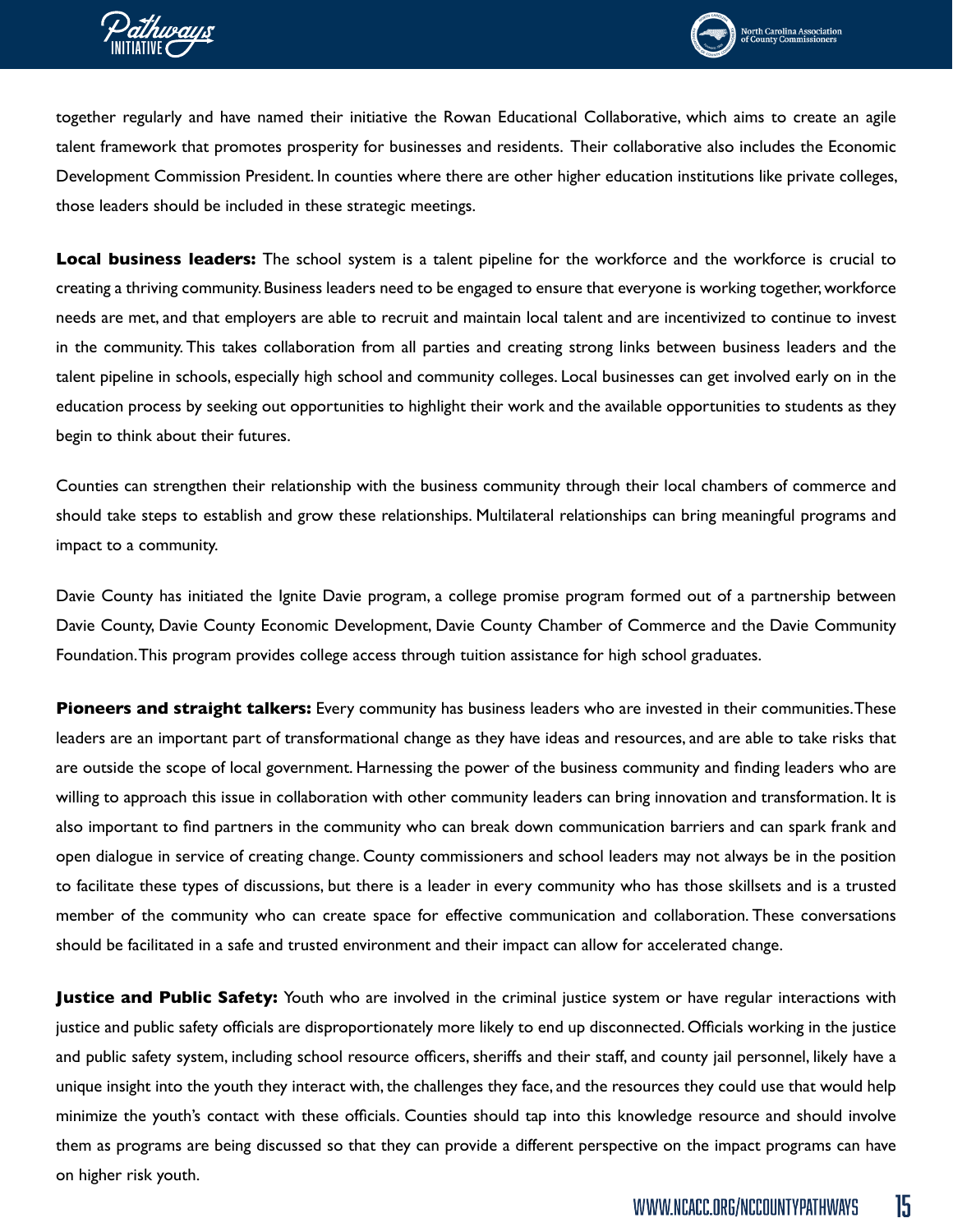<span id="page-15-0"></span>



# **Acknowledging External Factors / Policy Changes**

As previously stated, addressing the issue of disconnected youth is a complex and multifaceted issue that cannot be solved in isolation. It is important to note that there are many factors in a community that affect the ability to serve youth and prevent them from being disconnected.

Some of the external factors that need to be considered include:

**Integrating Human Services Sooner:** There is undoubtedly a correlation between socio-economic challenges and youth disconnection. Many complex factors that vary from family to family contribute to issue. A challenge that remains is how to ensure that all residents have access to and are receiving human services as soon as they can. Schools can be the most stable environment for resource delivery for many students. Determining the best way to address this should be part of the conversation between community leaders in determining how to create and maintain a thriving place to live.

**Serving Justice Involved Individuals:** A youth who becomes involved in the justice system is disproportionately more likely to become disconnected and less likely to pursue meaningful education and post-secondary opportunities after their involvement in the justice system. There are programs that exist in each county through the Juvenile Crime Prevention Councils that aim to make the best decision for youth who are involved in the justice system. There still remains an opportunity for programming to help connect adjudicated youth to skills and education to help them transition back into their communities after their time served. Communities in Schools has piloted the Reentry to Resiliency program that helps students in four counties transition back into the community after their time served in a Youth Development Center. Programs that connect with youth upon release and follow them as they transition can help reduce the rate of recidivism, increase the chances for these youth to continue their education, and pursue meaningful work.

#### **De-stigmatizing Community College / Early College Programming / Alternative School Options:**

As previously mentioned, there has long been a widely accepted education path that leads to success—one that goes from secondary school straight into a four-year college or university resulting in an "on time" four-year completion with an undergraduate degree. This singular pathway should no longer be considered the primary pathway to success. North Carolina has a robust community college system and the current economy favors high-skill and technical skilled workers for growing sectors. Currently, employers are facing a shortage of qualified workers for these high paying in demand jobs. As community leaders, we need to shift the narrative around successful post-secondary opportunities. Within our school system, we need to reframe community college and technical skills so that they are not seen as a backup option but rather a viable primary path into a high quality post-secondary credential and career. The same reframing needs to be applied to those programs that offer alternative paths towards post-secondary attainment, particularly early college and nontraditional secondary attainment. Today's youth thrive when they are given a variety of options for how to pursue education attainment in an environment that is right for them. As communities that encourage youth to stay in school and pursue postsecondary opportunities, county leaders should support whatever path will help them realize their potential.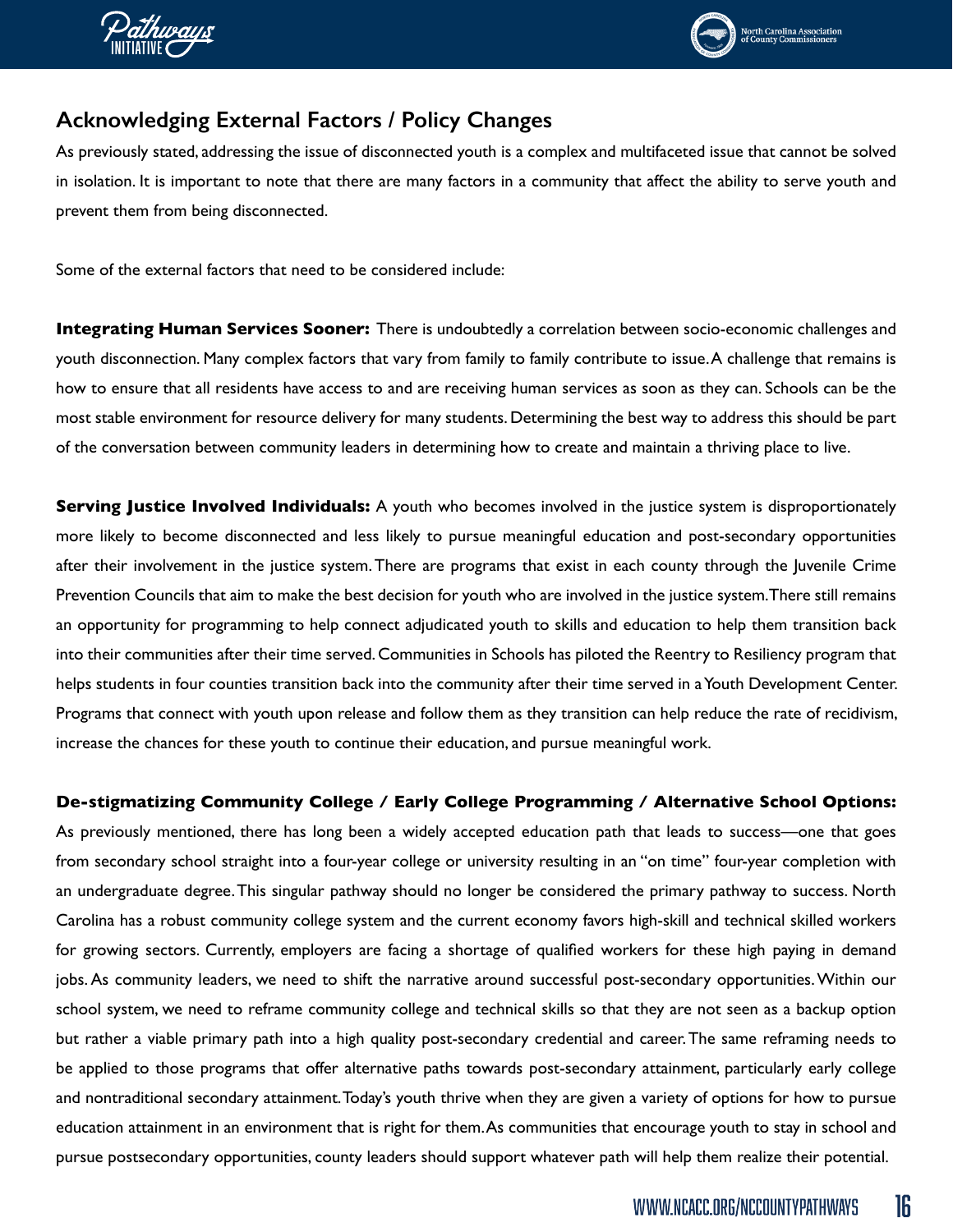<span id="page-16-0"></span>



**Making this a County Issue:** County leaders are the locally elected officials closest to the people and as leaders, should proactively pursue solutions that will help our current and future generations thrive within counties. The importance of prioritizing youth — the future workforce — cannot be overstated. County commissioners can bring heightened awareness to these issues, influence positive change, and look for opportunities to expand resources for youth to ensure their needs are met and they have the support to realize their full potential. The task force encourages all boards of commissioners to commit to making this issue a county priority and pursue ways they can use their influence to effect change for youth.

**School Calendar Alignment:** As counties contemplate changes they can make in their communities to help youth access the full set of resources available, a continued challenge will be the disconnect between school calendars—particularly between K-12 and the college system. High school students face barriers to entry in the community college system because their calendar does not align with the community college calendar. This can interrupt a student's education journey if they cannot make a seamless and timely transition from high school into college. This potentially leaves a gap where students can fall off track of their plans. By aligning the calendars, more high school students could more easily transition into higher education opportunities, increasing the likelihood that they will achieve postsecondary attainment.

# **Additional Resources**

This report references a sampling of the great programs being implemented across the state. The task force learned about many other programs and knows that there are even more that are positively impacting communities. To learn more about additional programs across the state that are engaging our youth, you can reference a catalog of resources for a broader list of programming.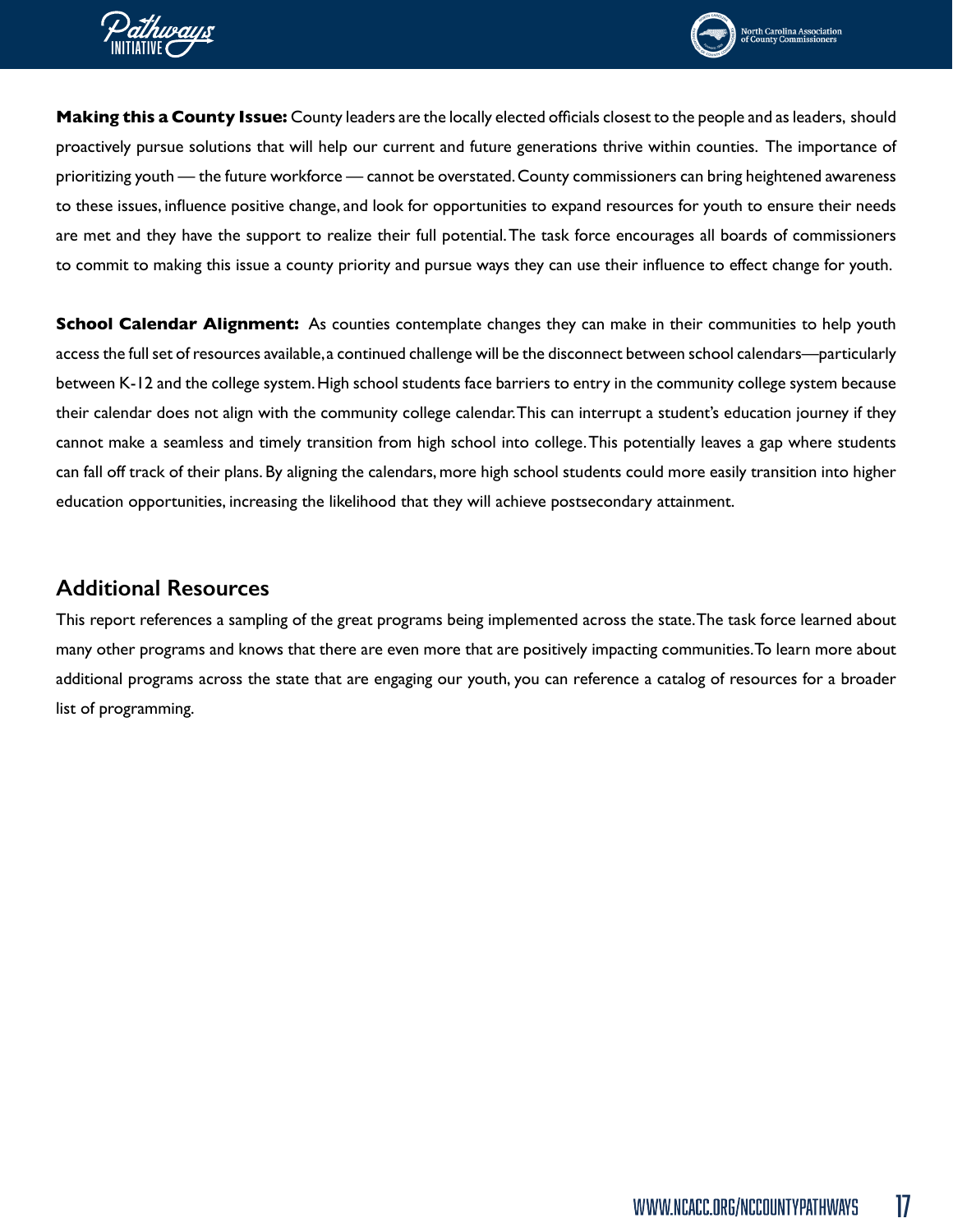<span id="page-17-0"></span>



# **Next Steps**

To create lasting change in our counties, this is not a one-time project or initiative. Serving our youth is going to need continued investment and attention and will need to be monitored, revised, and championed. This issue needs a champion on the board of commissioners and the task force recommends that counties commit to making this a continuing priority on their agenda. Disconnected youth should also be considered opportunity youth as they are the future of our state and by investing in them, we are investing in the betterment of our state for years to come.

County commissioners are tasked with serving their communities at the local level and one of the most important ways to do that is to ensure that youth are able to realize their full potential. This task force is committed to finding best practices and strategies for ensuring youth can pursue a pathway to bright and successful futures while trying to reduce the number of youth who become disconnected. There were many programs and strategies that were identified as ways to address this issue and the task force commends all work being done at the local level across the state to help best serve youth.

NCACC President Austin and the task force hope this report can be used to begin discussions, partnerships, and program building so that every county across the state develops a robust plan to engage youth and to create access for them to fully realize their potential. The North Carolina Association of County Commissioners will remain committed to helping counties determine the best way forward for this issue and will remain a resource as counties work to improve the lives of those in their communities.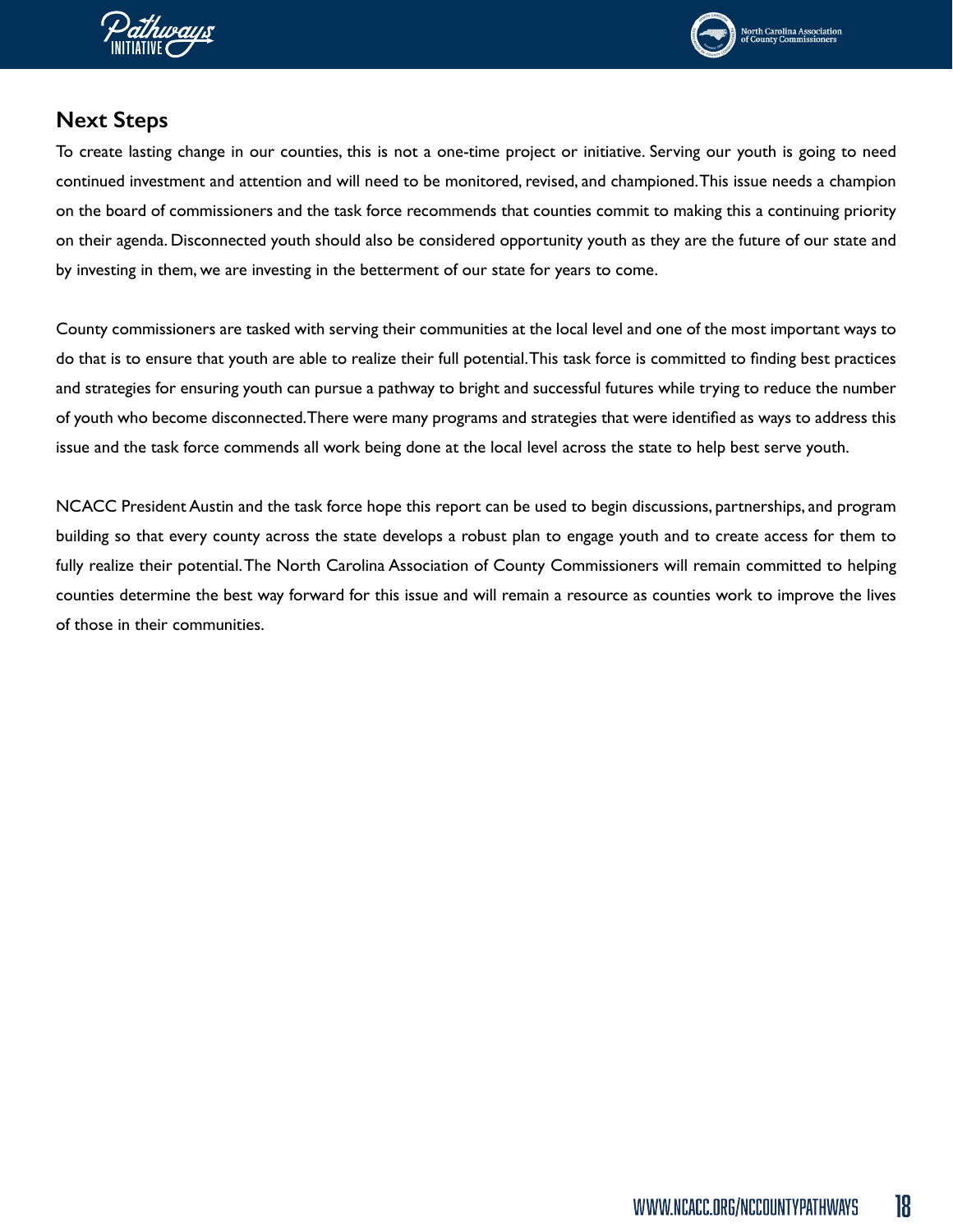<span id="page-18-0"></span>



# North Carolina Association<br>of County Commissioners

# **Appendix A - Action Plan for Key Asks**

### **I. State and Federal Actions**

**Advocate for WIOA Funds:** Workforce Innovation and Opportunity Act (WIOA) funds a variety of programs jointly administered by the U.S. Departments of Labor and Education in conjunction with state and local partners. WIOA was signed into law on July 22, 2014. Congress passed the Act by a wide bipartisan majority, and it is the first legislative reform of the public workforce system in 15 years. WIOA authorized a variety of programs to help out-of-school youth and workbased training programs from 2015-2020.

County commissioners should advocate at the federal level to ensure that these funds are reauthorized. They should also coordinate with their local workforce development boards to increase the county's involvements in the disbursement of these funds so that these dollars can go to impactful programs.

In February, the National Association of Counties (NACo) Community Economic and Workforce Development Steering Committee unanimously passed an amendment offered by NCACC President Austin to strengthen the county role in federal workforce development programs. The amendment, which passed as part of NACo's policy resolution on Fiscal Year 2021 Appropriations for the Workforce Innovation and Opportunity Act, states that NACo supports "strengthening

the county's role in planning and administering WIOA programs. Counties should emphasize this message in discussions with the North Carolina Congressional delegation."

**[NC Congressional Delegation](https://www.ncacc.org/DocumentCenter/View/4495/CongressionalDelegationSheet2019)** *Note that Representative Virginia Foxx is a ranking member of the Education and Labor Committee.* 

**Connect with Work Force Development Boards:** Counties have statutory roles in local workforce development boards and are able to influence and help direct funds and programs for each workforce region. Counties should ensure that they are in the discussions about how workforce development boards fund programs that target youth. Counties can advocate for funding to go to promising programs that are found to help ensure youth stay on track towards completing their education and entering the workforce. **Key Contact Information:**

- Advocate for best fiscal agent to receive WIOA funds
- Nominate board members who can champion programs that help build the bridge from education to the workforce.
- Pursue opportunities for collaboration for the distribution of funds that are specifically targeting for youth programs.

**Participate in NCACC Legislative Goals Process:** Each biennium, the membership of the NCACC determines the advocacy agenda for the Association, who will advocate on behalf of all counties at the state and federal level. Counties can submit goals that will help the Association advocate for more county authority and funding flexibility to promote, implement, and expand programs that target youth to ensure they have a **Key contact information:**

path from education to career.

• Counties can submit goals from July-September to the Association that would help advocate for priorities that increase a county's capacity to serve youth to attain quality education and workforce training.

**[NCACC Legislative Goals](https://www.ncacc.org/598/Legislative-Goals-Background)** [NCACC Director of Government](mailto:NCACC%20Director%20of%20Government%20Relations%2C%20%20Amber%20Harris?subject=) Relations, [Amber Harris](mailto:NCACC%20Director%20of%20Government%20Relations%2C%20%20Amber%20Harris?subject=)

**Key contact information:**

[Workforce Development Boards](https://www.ncawdb.org/local-boards/)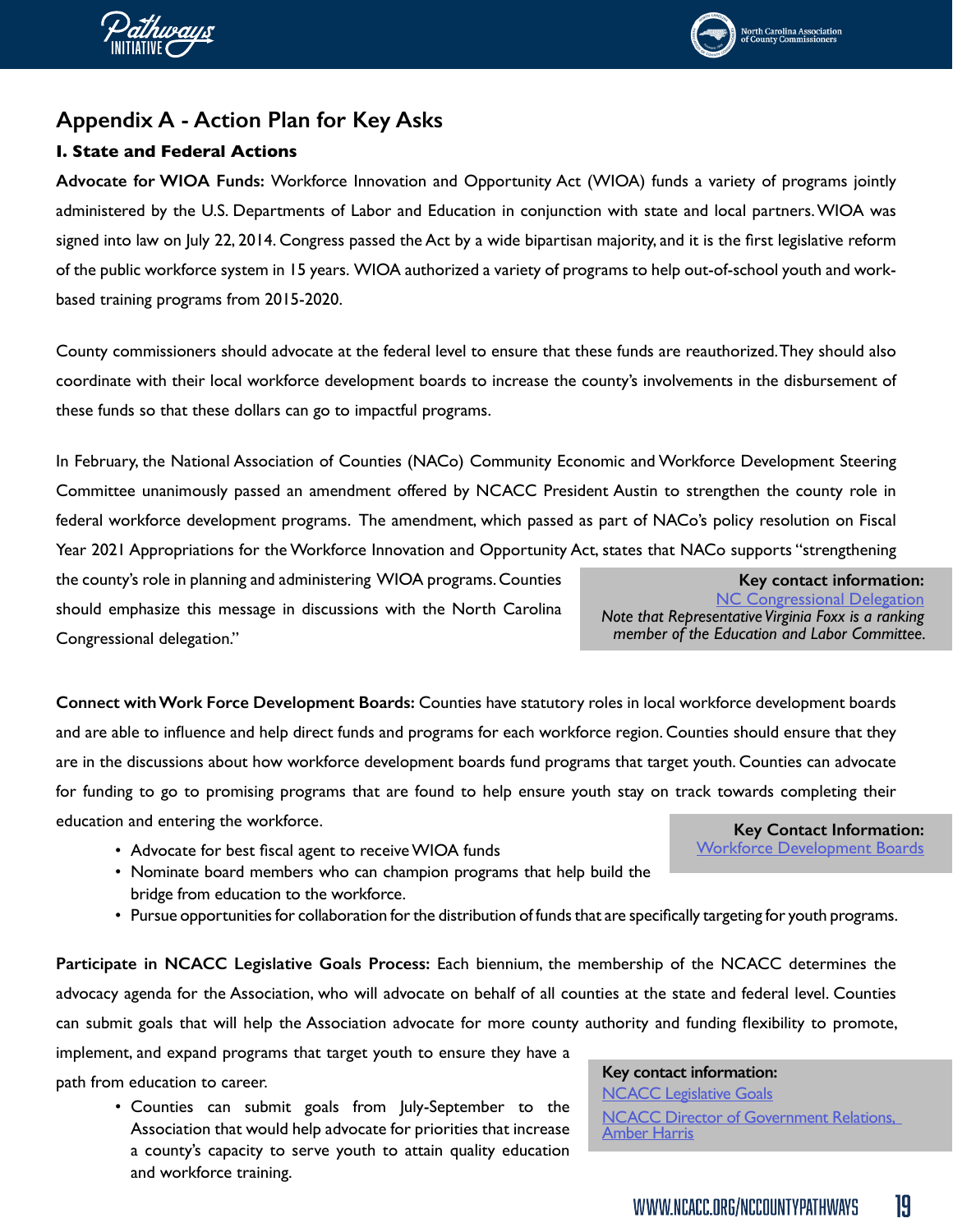



#### **II. County Actions**

**Establish a Baseline:** One of the most important aspects of addressing the issue of disconnected youth is to first examine what the environment is in each county. Every county will have unique characteristics that will need to be addressed and understanding the different factors that contribute to youth disconnection is the first step to determining what programs and services are needed. When addressing a baseline, counties can use the following resources to understand the landscape in their community:

- [2019 Map Book](http://www.ncacc.org/DocumentCenter/View/4871/2019MapBook) (page 25 map on disconnected youth, along with other helpful indicators, updated annually)
- [NC Community Colleges Dashboards](https://www.nccommunitycolleges.edu/analytics/dashboards) (look at enrollment and full time enrollment for your community college, along with other indicators available)
- [myFuture NC County Data and Resources Dashboard](https://dashboard.myfuturenc.org/county-data-and-resources/) (all 100 counties will have county profiles available by June 2020)
- [County Health Rankings](https://www.countyhealthrankings.org/app/north-carolina/2019/downloads)

### **Collaborate with Key Stakeholders**

*See Appendix B for meeting checklist*

**• Designate a County Commissioner Lead to act as the facilitator for this work:** To ensure that this work is given prioritization, the task force recommends appointing a commissioner to serve as lead. This commissioner can be the convener for stakeholder meetings and will regularly report back to the board the progress and actions that are being taken to address this issue.

**Pursue Innovative Funding:** There are a lot of funding opportunities that counties can pursue to help fund new or existing programs that serve youth. These opportunities are often going to come out of establishing strategic relationships with key stakeholders in the county. Funding opportunities will vary by county, here is a list of potential opportunities to pursue.

- Reach out to your local [Chamber of Commerce](https://ncchamber.com/membership/local-chambers/)
- Meet with Economic Development Lead
- Research local philanthropic groups, request strategic relationships (invite them to stakeholder meeting, as outlined in Appendix B)
- Meet with Workforce development board about current and possible funding
- Stay aware of statewide programs
	- [Golden LEAF](https://www.goldenleaf.org/grant-seekers/)
	- [Finish Line Grants](https://www.nccommerce.com/jobs-training/workforce-professionals-tools-resources/finish-line-grants)

Key Actions for these conversations:

- Find out what the funding priorities are
- Ask how counties or programs can access funding opportunities
- Propose collaborations for possible funding
- Have an idea ready to pitch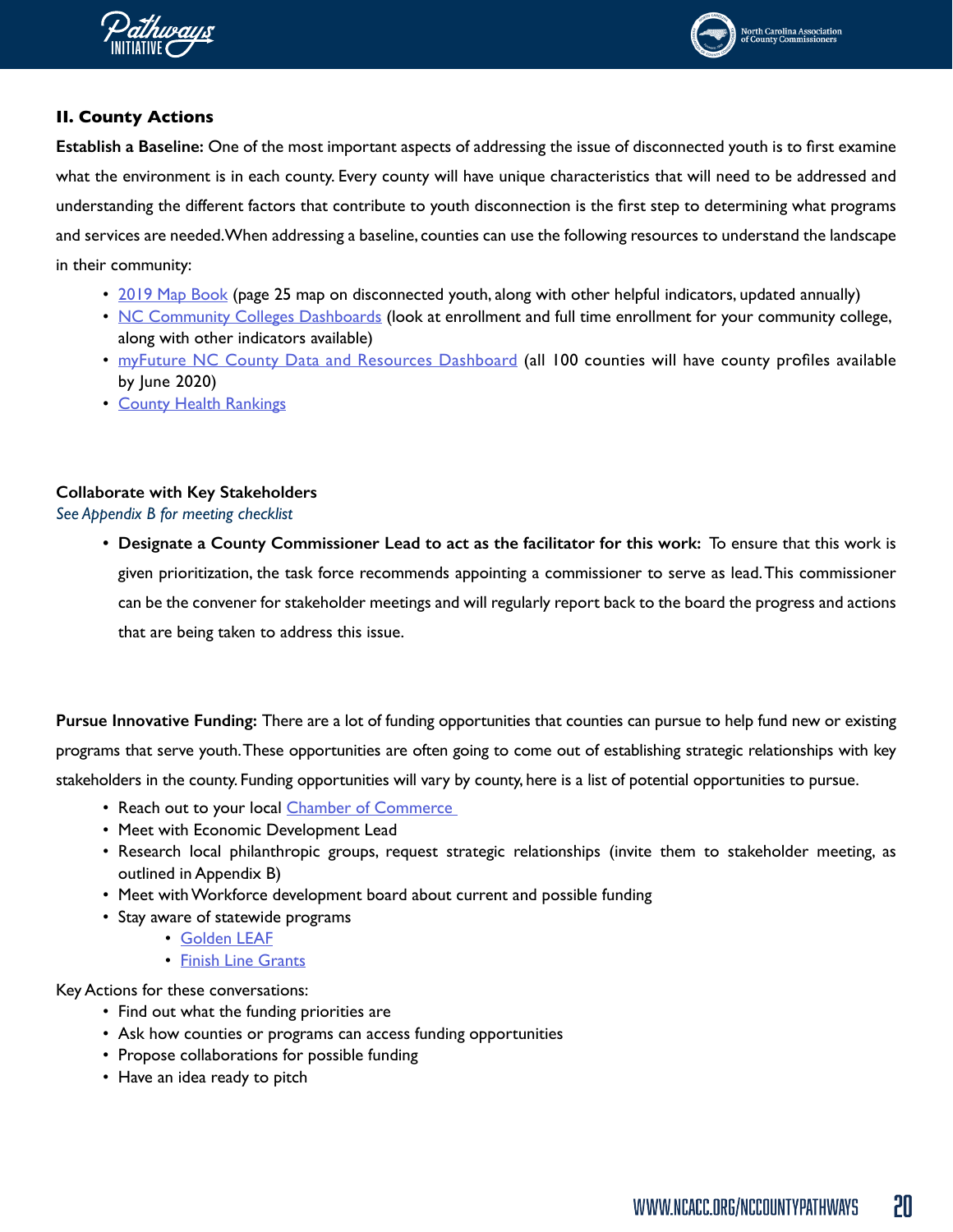<span id="page-20-0"></span>



# **Appendix B - Stakeholder Meeting Check List**

**Goal:** to convene a gathering of stakeholders to understand the landscape of youth in the county, the needs of the business community, the current programs in place to help ensure that youth have a path from education to the workforce and identify areas for improvement.

**Facilitator:** Designated County Commissioner or their designee who will oversee this work and ensure that key meetings are being held, actions are being taken, reports back to the Board are on the agenda, and next steps are being taken to pursue opportunities that arise through these convenings.

#### **Key attendees:**

- [School superintendent](http://apps.schools.nc.gov/ords/f?p=125:1) (select county LEA to obtain contact information)
- [Community College President](https://www.nccommunitycolleges.edu/about-us/main-campuses) (select community college to obtain contact information)
- [Workforce Development Board Chair](https://www.ncawdb.org/local-boards/) (select local board to obtain contact information)
- [Chamber of Commerce representative](https://ncchamber.com/membership/local-chambers/) (select local chamber to obtain contact information)
- [NC Department of Social Services Director or designee](https://www.ncdhhs.gov/divisions/social-services/local-dss-directory) (select county for county information)
- Juvenile Justice Representative ([Sheriffs Directory](https://ncsheriffs.org/sheriffs); [Juvenile Crime Prevention Councils directory\)](https://files.nc.gov/ncdps/documents/files/JCPC-Chairperson-Directory-October-2019.pdf)
- Leading non-profits in community (this will vary county by county)

#### Key Actions:

- Invite key stakeholders to a meeting
	- Ask invitees for any other recommendations for attendees
- Set the agenda
	- Issue: Addressing Disconnected Youth in the County and Creating Pathways to Success for Youth
	- Establishing a Baseline
		- Along with the data resources available as listed in Appendix A, ask the stakeholders to bring data about youth that impacts their work.
	- Topics for Discussion:
		- Where are we losing youth?
		- What are the challenges they're facing?
		- What can we do better?
		- Who needs to be at the table to create this change?
		- What's one thing each of us can commit to doing when we leave here?
		- When will we meet next?
- Set timeline for follow-up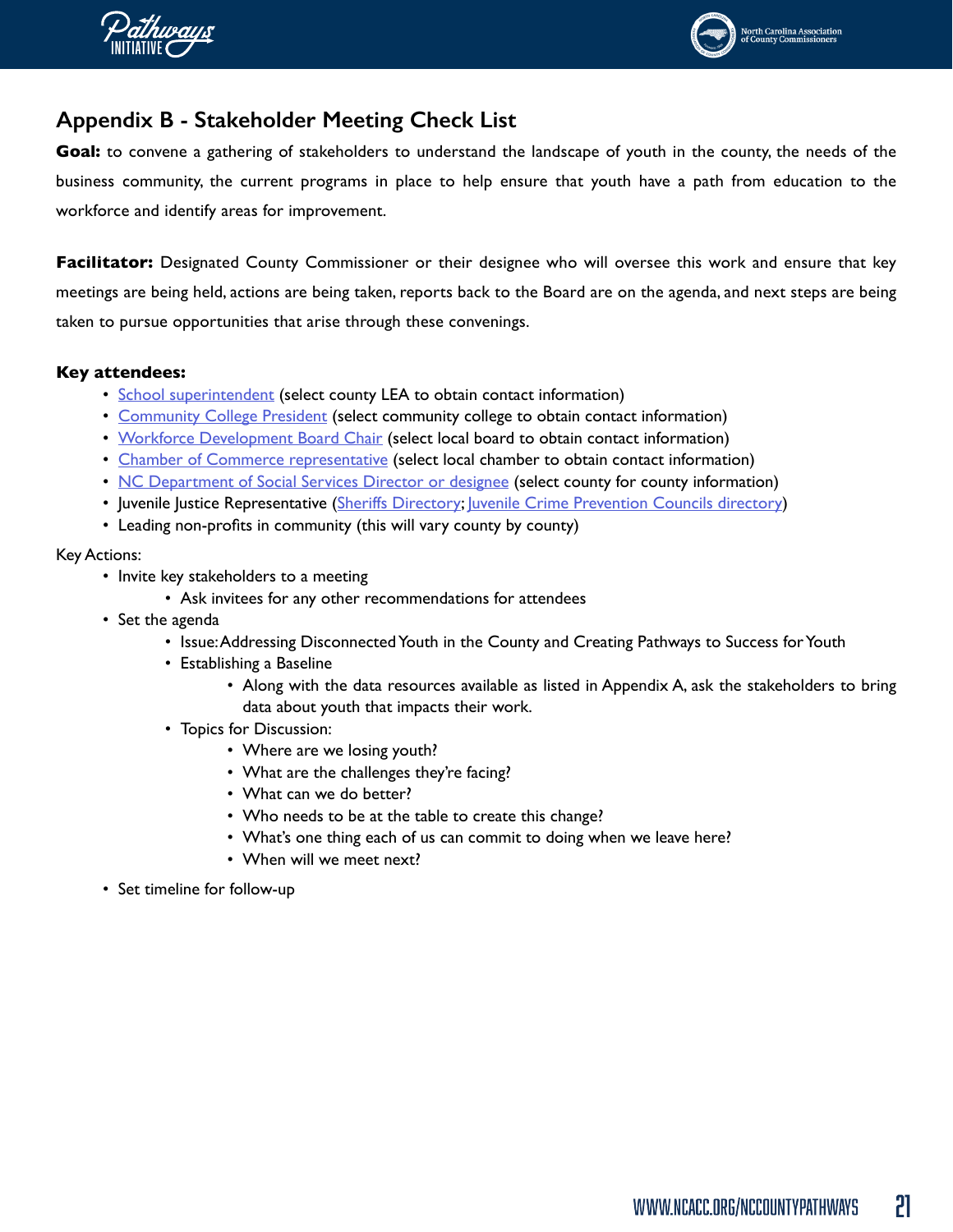<span id="page-21-0"></span>



# **Appendix C - Pathways Initiative Catalog of Resources**

#### **Online Data Resources**

**NCACC Map Book:** Updated each year, the NCACC gathers and analyzes data for various indicators across the state and publishes a map book that visualizes the data county by county.

[Link to 2019 Map Book](http://www.ncacc.org/794/2019-County-Map-Book)

**NCCS Dashboards:** The NC Community College System has developed a series of dashboards with some very interesting data that is available here. The task force encourages county leaders to take a look at the data around dual enrollment and enrollment over time. These dashboards will continue to be developed and added to.

#### [Link to Dashboards](https://www.nccommunitycolleges.edu/analytics/dashboards)

*Side note: in North Carolina, 57 of the 58 community colleges have at least one cooperative innovative high school (in which all students are dually enrolled), and it appears that 54 of the 58 have at least one early college high school (one type of cooperative innovative high school). This could be a good topic of conversations with your superintendent and community college president.* 

**myFuture NC County Dashboard Profiles:** In February 2020, myFutureNC and Carolina Demography collaborated to launch the myFutureNC Attainment Dashboard. The dashboard shows North Carolina's progress toward the state's overall 2030 goal for postsecondary educational attainment, as well as 18 educational performance indicators. They are creating individual county profiles and all 100 should be completed by June.

[Link to Dashboard Overview](https://dashboard.myfuturenc.org/county-data-and-resources/)

**NC Careers:** The state has a career website tool that is aimed at helping people explore career options across the state. The task force encourages county leaders to explore this tool to learn more about the state of the workforce and available careers within the state. One particular tool to note is the Occupational Profiles tool, which outlines the education requirements for various fields of work. The Career Cluster also helps identify potential careers that align with an individual's interest. There is potential to use this tool to help students better understand the path to their desired career. [Link to NC Careers](https://www.nccareers.org/)

**Noteworthy Data Reports:** Measure of America published a national report on disconnected youth. The task force encourages county leaders to take a look at this report. There is an accompanying data dashboard that shows data from NC on disconnected youth broken out by state and then by county. NCACC coordinates with Measure of America on different data sets used in the Map Book, including the disconnected youth map.

[Link to the Disconnected Youth report](http://measureofamerica.org/disconnected-youth/) Link to Measure of America Disconnected Youth data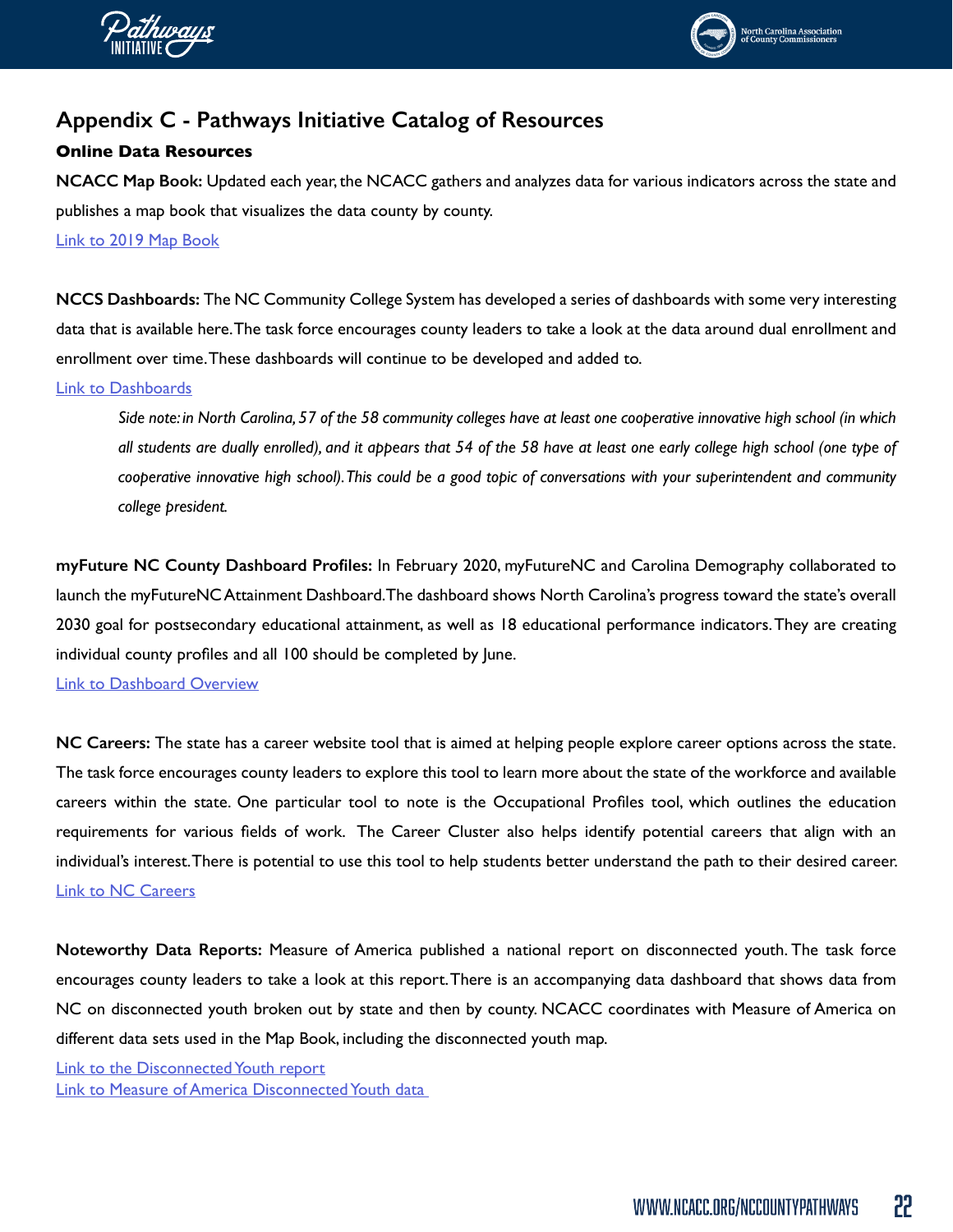



**Leading on Opportunity [\(website](https://www.leadingonopportunity.org/)):** The Leading on Opportunity Council was created in 2017 to implement recommendations from the Leading on Opportunity's Charlotte-Mecklenburg Opportunity Task Force Report, led by Dr. Ophelia Garmon-Brown and Dee O'Dell, who convened in 2015 to study economic mobility challenges in the region. This [link](https://www.leadingonopportunity.org/report/chapter-4) is to the chapter of the report on College and Career Readiness and includes strategies and recommendations on how to better prepare youth for post- secondary life, including tactics and strategies aimed at reaching disconnected youth.

**Information on gang activity in NC:** There were some questions about the correlation between disconnected youth and gang activity/involvement. While there is not direct data that compares this directly, the most recent "GangNet" report from the Department of Public Safety does offer some interesting data about gang activity across counties in North Carolina including some age and ethnicity data. [Here is a link to the report](https://ncacc.sharefile.com/d-s97400d91b1b4eb0a) for more information.

**Journal of Research on Adolescence: Reconnecting Disconnected Youth:** [Examining the Development of](https://ncacc.sharefile.com/share/view/s7becc7d28f244c38) [Productive Engagement](https://ncacc.sharefile.com/share/view/s7becc7d28f244c38)

#### **Highlighted Programs**

Note the following programs have been mentioned during the data gathering work of the task force. This list is not exhaustive, but hopefully useful as programs are considered that might be beneficial for your counties. Some of these programs have had county involvement, while others are community based programs. This list will be updated regularly as conversations with more programs take place and more information is available.

#### **Apprenticeship/Workforce Readiness Programs**

[Accelerate Cleveland](https://www.clevelandcounty.com/main/news_detail_T12_R137.php) (Cleveland County): Accelerate Cleveland is a seven-week workforce readiness program that is a public-private partnership between Cleveland County and major manufacturers in Cleveland County. As a 501(c)3 nonprofit organization, Accelerate Cleveland is funded by manufacturing partners, foundations and agencies, with support from the County. Upon completion of the program, participants are not guaranteed a job, but they are given an opportunity to interview with each of the industry partners. Partnering companies are committed to interviewing program graduates.

[Alamance Career Accelerator](https://alamancecap.com/) (Alamance County): This apprenticeship program allows for students to earn money on the job as soon as they start the program while also taking college classes at Alamance Community College at no cost. The program is available to eligible juniors and seniors in high school and focuses on several technical industry sectors with an emphasis on advanced manufacturing.

[Capital Area Workforce Development Programs for Disconnected Youth](https://ncacc.sharefile.com/d-s3b0010e9f4d43dc8) (Wake County): Capital Area's primary focus for all programs is to provide support and services for in demand sectors/industries/occupations. Focus areas are: (1) Construction/Skill Trades (2) Healthcare and Life Sciences (3)Information Technology (4) Advanced Manufacturing.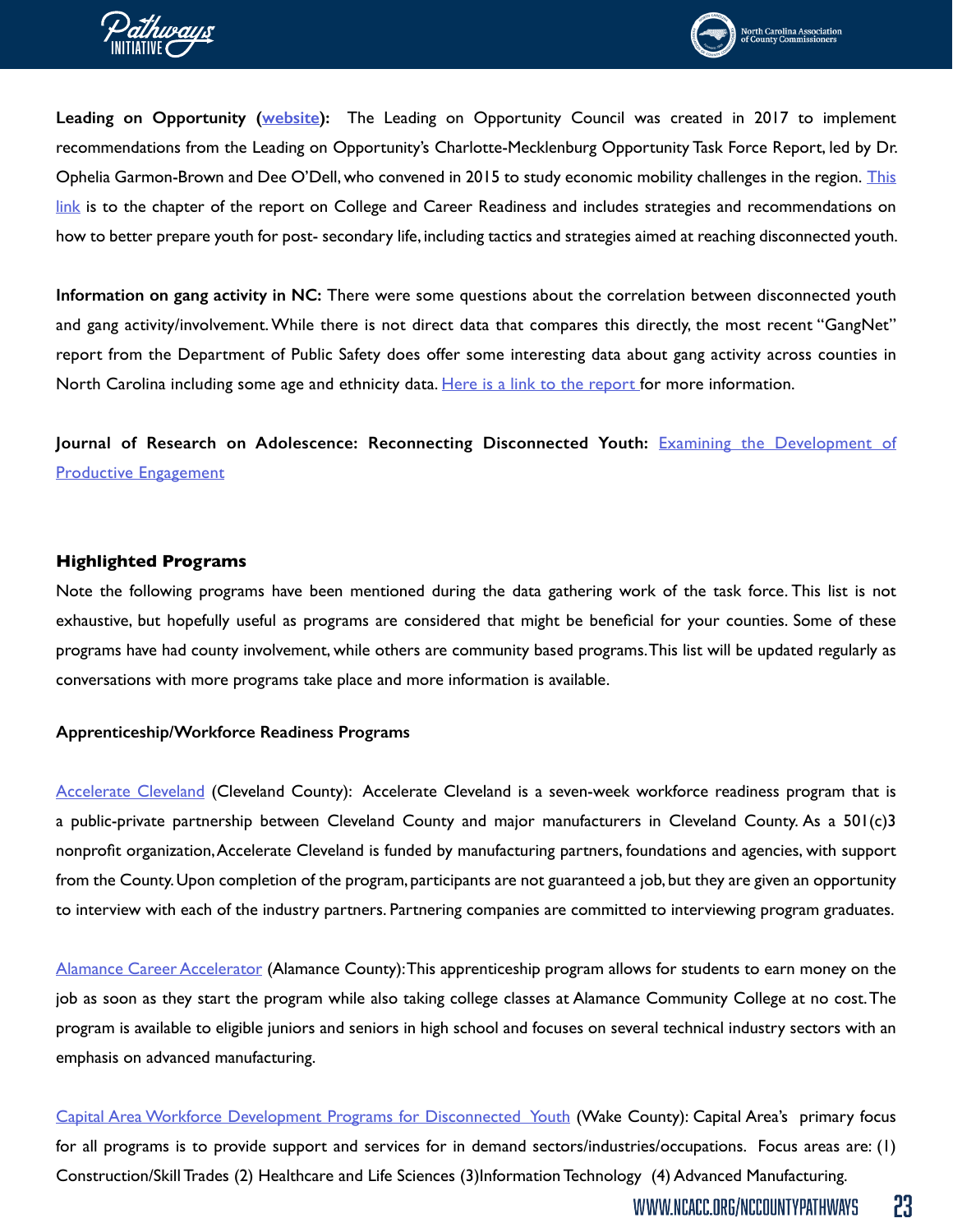



[Dream it. Do it.](https://www.ptrc.org/services/workforce-development/dream-it-do-it) (Piedmont Triad Regional Council): Dream it. Do lt. is an initiative that helps connect local manufacturers, schools, community colleges, community-based organizations and other stakeholders. It works to change the misperception of the industry and inspire next-generation workers to pursue careers in manufacturing. They offer an Ambassador Program, Manufacturing Day, and summer camps all aimed at exposing young people to the available careers in manufacturing and highlighting the different paths into these careers.

[Guilford Apprentice Program](https://gapnc.org/) (Guilford County): This apprenticeship program allows for students to earn money on the job as soon as they start the program while also taking college classes at Guilford Technical Community College at no cost. The program is available to eligible juniors and seniors in high school and focuses on five technical industry sectors.

[JOCO Works](http://www.johnstoncc.edu/events/jocoworks/) (Johnston County): JOCO WORKS is an industry-led collaborative supported by education, business, civic, and government partners created to meet the Johnston County, North Carolina (JOCO) workforce needs of the future. The JOCO WORKS career exposition showcases available career options to the county's 8th grade students.

[K-64](http://www.k-64learning.com/#about) (Catawba County): K-64 is a partnership between government, businesses and the community and aims to increase student and employer engagement in educational programs to help more students realize a path into meaningful careers.

[NextGen Youth Program](https://www.ptrc.org/services/workforce-development/nextgen-youth-services) (Forsyth County): Overseen by the Piedmont Triad Regional Workforce Development Board, the NextGen Youth program provides training employment services to youth ages 16-24.

Wake Works Apprenticeship Program: The Wake County Board of Commissioners approved an MOU in January 2020 for this program. The Board established a goal of increasing college affordability with the initiative being championed by Commissioner Matt Calabria. The County and Wake Tech have collaborated to increase the capacity of an apprenticeship program targeting jobs that are in high demand in the County. County and Wake Tech staff determined that county support to offer free tuition, fees and books/tools for apprenticeship programs would not only assist with affordability but address the shortage in supply of technical workers in the County. [Here is a summary](https://www.waketech.edu/sites/default/files/program-page-files/Wake%20Works%20Flyer.pdf) of the program and here is a link to the [presentation](https://www.waketech.edu/sites/default/files/page-file-uploads/WakeWorks%20Orientation%20-%20Web%20Deck%20PDF.pdf) that outlines the program.

#### **Collaborative Partnerships**

[STEP](https://www.step-partnership.org/our-mission-goals) (Edgecombe and Nash counties): This cross county partnership between Nash and Edgecombe counties and is a venue for education and business leaders to collaborate on ways to improve education outcomes and career successes by helping students understand what careers are available to them within their communities and how to pursue them. Their main focuses are on workforce awareness, workforce readiness, and strengthened communications amongst community leaders.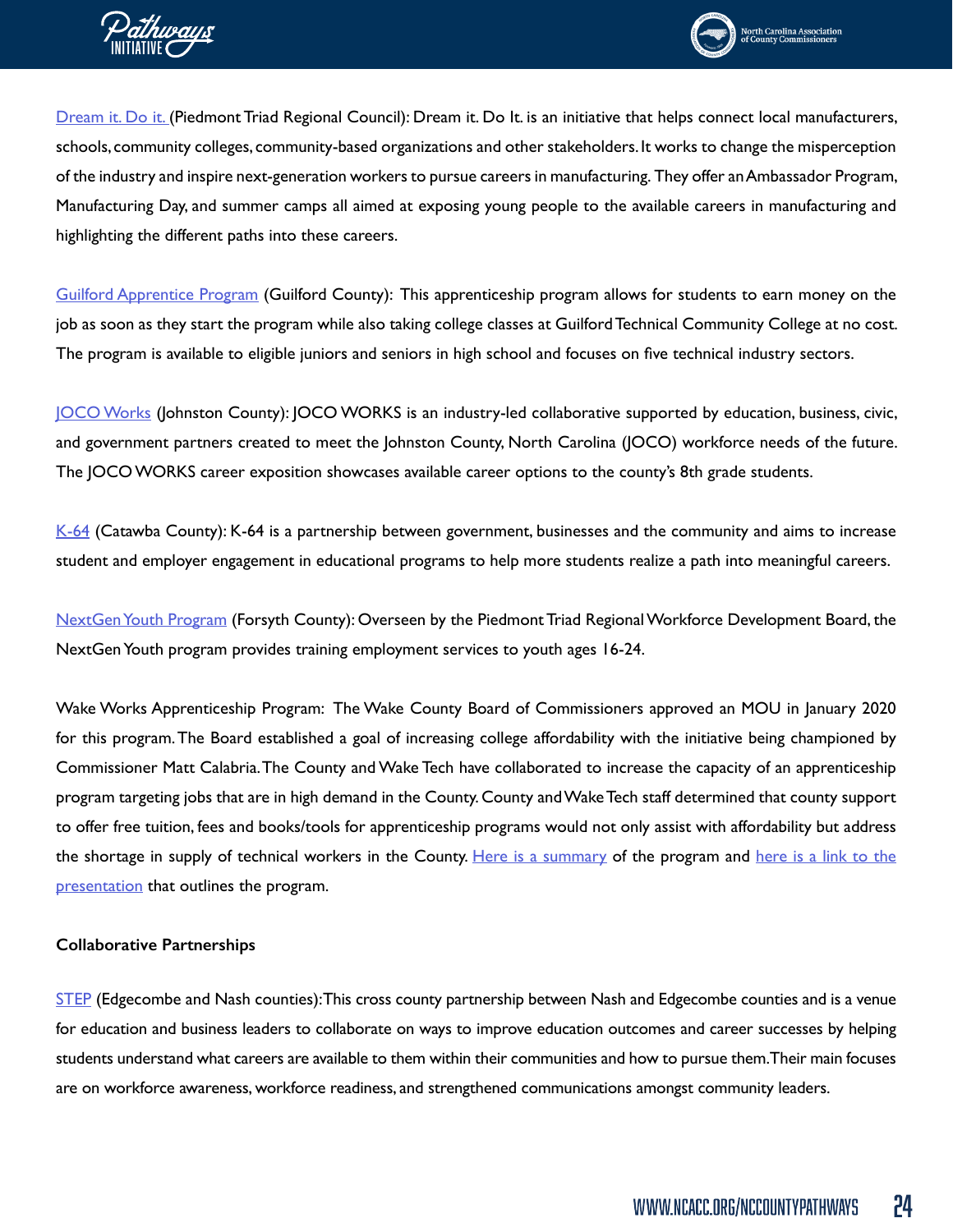



[Wilson Forward](https://wilsonforward.org/) (Wilson County): Their mission is to improve educational opportunities, health and wellness and workforce development within Wilson County. This is a collaborative effort between government agencies, business and community leaders and fosters communication and collaboration. Wilson County and the city of Wilson help fund this initiative that aims to highlight the service delivery that happens across the county to help promote quality of life in Wilson County.

#### **Mentorship Programs**

[Mentor North Carolina](https://www.mentoring.org/mentor-north-carolina/) (statewide): North Carolina is the most recent state to join the National Mentoring Partnership and Mentor North Carolina's mission is to connect the number of youth in quality mentoring relationships in North Carolina. They also provide technical assistance, coaching and other resources to agencies who have mentoring programs.

[Robert and Janice McNair Educational Foundation](https://www.mcnairedfoundation.org/about-us) (Rutherford County): McNair Foundation works in collaboration with Rutherford County Schools to provide programs and activities that are designed to raise awareness, expand knowledge and prepare students for a postsecondary education in their desired career. Their mentor program is embedded into the Rutherford County School system and provides a mentor to every student who attends a traditional middle and high school in the county.

[Camplify](http://www.camplify.com/) (Henderson County): Camplify is a non-profit that works with the YMCA, local camps, Boys and Girls Club, and Henderson County Public Schools. The organization identifies third graders to participate in camp and camp-type experiences and students are set up with mentors through the Boys and Girls Club. Watch a video about the program [here](https://www.youtube.com/watch?v=TmwY83RwZDE&fbclid=IwAR1wkpfvhMeN45ImnB3AGQcTeZTWEe0k2M4CQJAX_8HSy323JIR5iUtf4HM). Success measures include a 100% success rate with each participating child graduating from high school and continuing on to higher education or the military.

#### **Post-Secondary Access Programs**

Dual Enrollment Programs: Many community colleges and county high schools have programs that allow for students to enroll in community college classes while in high school at no cost to students. This has been proven to be an effective strategy to encourage continued learning and certificate attainment after high school.

Transportation partnerships (Pitt County): In Pitt County, the school system uses its buses to transport students who are enrolled in the Early College program but do not have reliable transportation to and from community college classes. This gives more students access to college classes who would otherwise be excluded because of lack of reliable transportation.

[Ignite Davie](https://ignitedavie.com/) (Davie County): This program is a college promise program that provides place-based last dollar scholarships to attend Davidson County Community College for residents of Davie County. The program is funded by community partners, including Davie County. [Here is an FAQ document](https://ncacc.sharefile.com/d-se9ca2d807004f199) about the program and an [article write up](https://ignitedavie.com/wp-content/uploads/2019/08/IGNITEDavie.pdf) about it.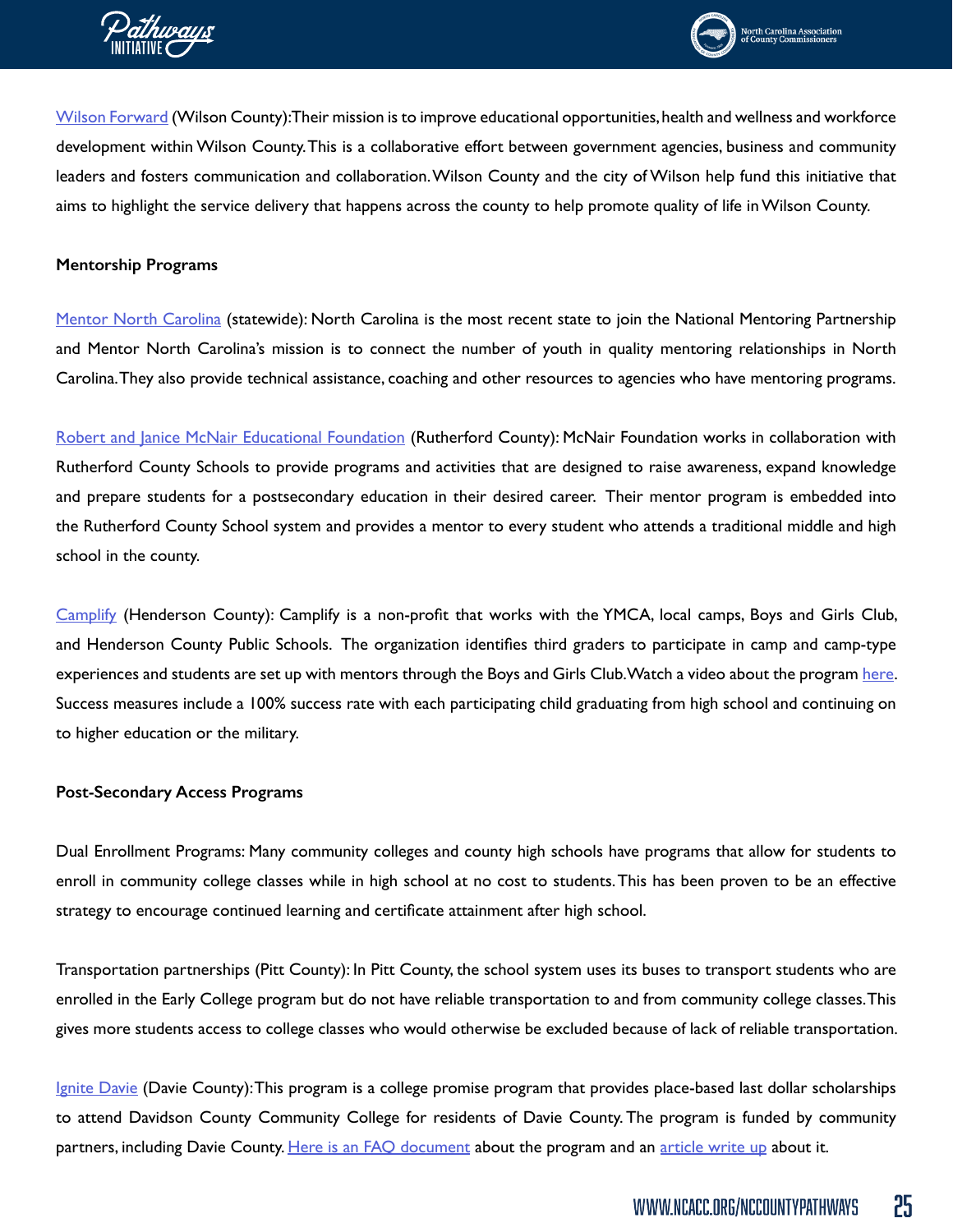



- Chatham County [Building Performance Workforce Development Summit:](http://buildingnc.org/event/2020-workforce-development-summit/) Taking place on February 4, this oneday Summit brings together private industry companies, community college staff and faculty, nonprofits, state and local government representatives, and others to share information and develop the resources that community college students need to find entry-level jobs and lasting careers in North Carolina's energy efficiency, green building and high performance construction trades.
- Mecklenburg County Barbery in county jail for teens to learn trade so they have marketable skills when they leave. [Here is an article](https://www.charlotteobserver.com/news/local/crime/article228600624.html) about the program. This is the second such program in the state, the other is housed at the Harnett Correctional Institution, a state prison.
- Wilson County [Wilson Academy of Applied Technology](https://waat.wilsonschoolsnc.net/apps/pages/index.jsp?uREC_ID=1216713&type=d&pREC_ID=1451726) is an early college high school that is centered-around advanced manufacturing technologies and STEM and is embedded on Beddingfield High School's campus and Wilson Community College's campus. The school is retrofitted to accommodate curriculum needs.
- Other Things to Note:
	- Henderson County: Blue Ridge Community College hosts a marketing firm on campus where community college students are learning marketing skills and developing marketing materials as part of their coursework
	- Multiple counties use their "alternative schools" to house their early college programs.